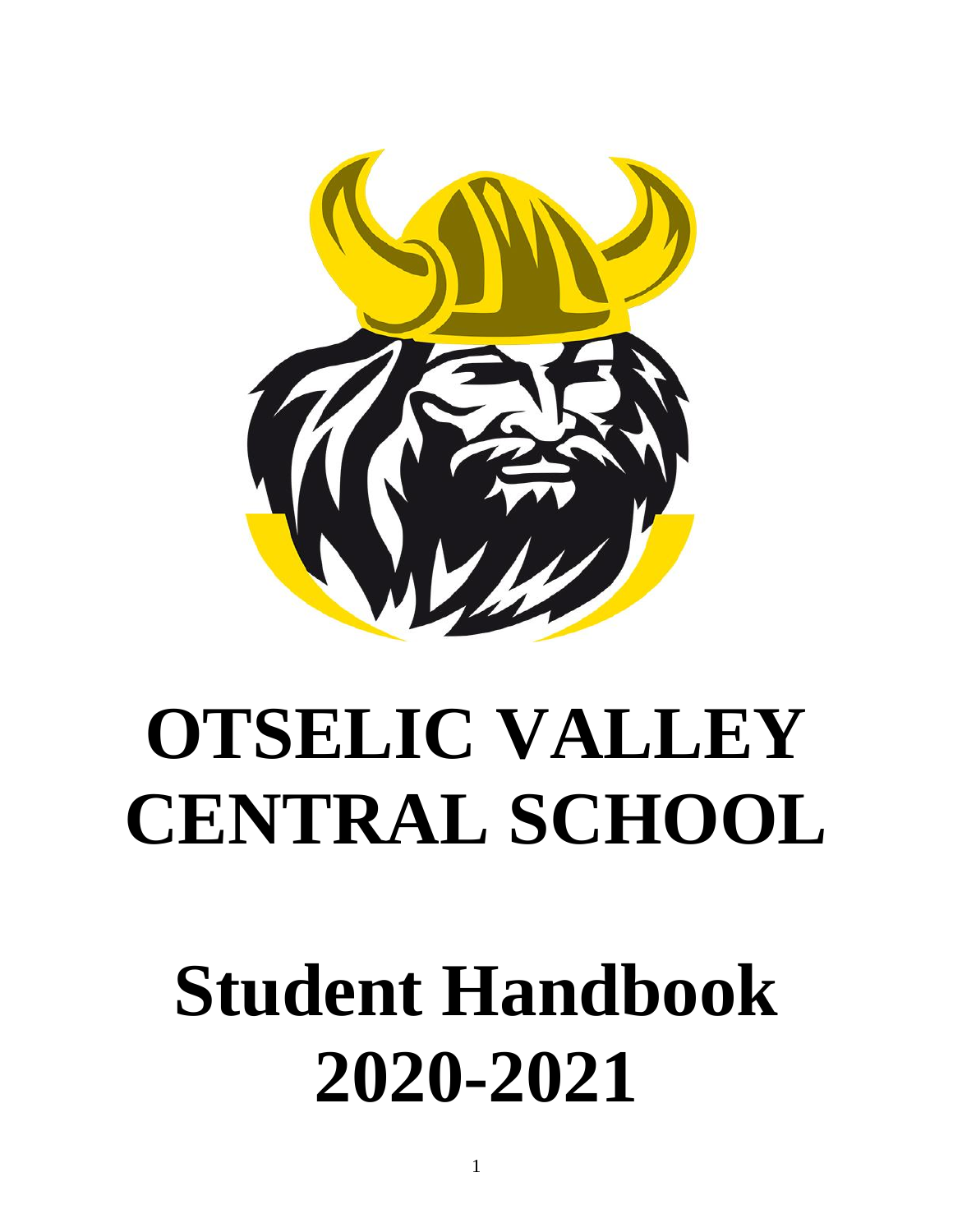# **Table of Contents**

| <b>Academic Eligibility Policy</b>            | 8                | Late Bus                                | 32             |
|-----------------------------------------------|------------------|-----------------------------------------|----------------|
| <b>Attendance Policy</b>                      | 28               | Leaving School                          | 28             |
| <b>Book Bags and Duffle Bags</b>              | 29               | Lunch Period                            | 32             |
| Care of School Property                       | 30               | Materials Loaned to Students            | 30             |
| <b>Classroom Expectations</b>                 | 30               | <b>National Honor Society</b>           | 11             |
| Code of Conduct                               | 13               | Network/Internet                        | 26             |
| <b>College Course Appeal</b>                  | $\boldsymbol{7}$ | Off Campus and Non-School Day Conduct   | 23             |
| <b>Community Relations</b>                    | $\overline{4}$   | Prohibited Items                        | 30             |
| Dance Policy                                  | 33               | <b>Prohibited Student Conduct</b>       | 21             |
| Dignity Act Coordinator                       | 23               | <b>Public Conduct</b>                   | 5              |
| <b>Disciplinary Procedures and Penalties</b>  | 24               | <b>Reporting Procedures</b>             | 23             |
| Discipline for Prohibited Student Conduct     | 24               | Response to Intervention (formerly AIS) | 6              |
| Discipline of Students with Disabilities      | 27               | Sale of Items in School                 | 31             |
| Discipline Procedure for the Classroom        | 23               | <b>School Reporting Time</b>            | 27             |
| <b>District Bully Prevention Rules</b>        | 22               | Search and Seizure                      | 30             |
| Drop-Add Course Procedure                     | 11               | <b>Security System</b>                  | $\overline{4}$ |
| <b>Educational Philosophy</b>                 | 3                | <b>Student Activity Forms</b>           | 13             |
| <b>Electronic Devices</b>                     | 31               | <b>Student Automobile Use</b>           | 32             |
| <b>Elementary After School Activities</b>     | 29               | <b>Student Conduct - Definitions</b>    | 18             |
| <b>Essential Partners</b>                     | 14               | <b>Student Conduct on School Buses</b>  | 14             |
| <b>Failure Policy</b>                         | 12               | <b>Student Dress Code</b>               | 20             |
| <b>Field Trips</b>                            | 32               | <b>Student Fees, Fines and Charges</b>  | 30             |
| <b>Grade Reporting</b>                        | $\tau$           | <b>Student Records</b>                  | $\overline{7}$ |
| <b>Graduation Requirements</b>                | 12               | Tardiness                               | 28             |
| <b>High School Credit for College Courses</b> | 7                | <b>Title IX Statement</b>               | 3              |
| Incompletes                                   | 12               | Truancy                                 | 28             |
| Interscholastic/Extracurricular Programs      | 29               | Valedictorian/Salutatorian Selection    | 8              |
| Introduction                                  | $\overline{4}$   | Visitors to the School                  | 5              |
| Jr.-Sr. High School Lockers                   | 29               | <b>Weighted Courses</b>                 | 8              |
| Junior National Honor Society                 | 11               | <b>Working Papers</b>                   | 33             |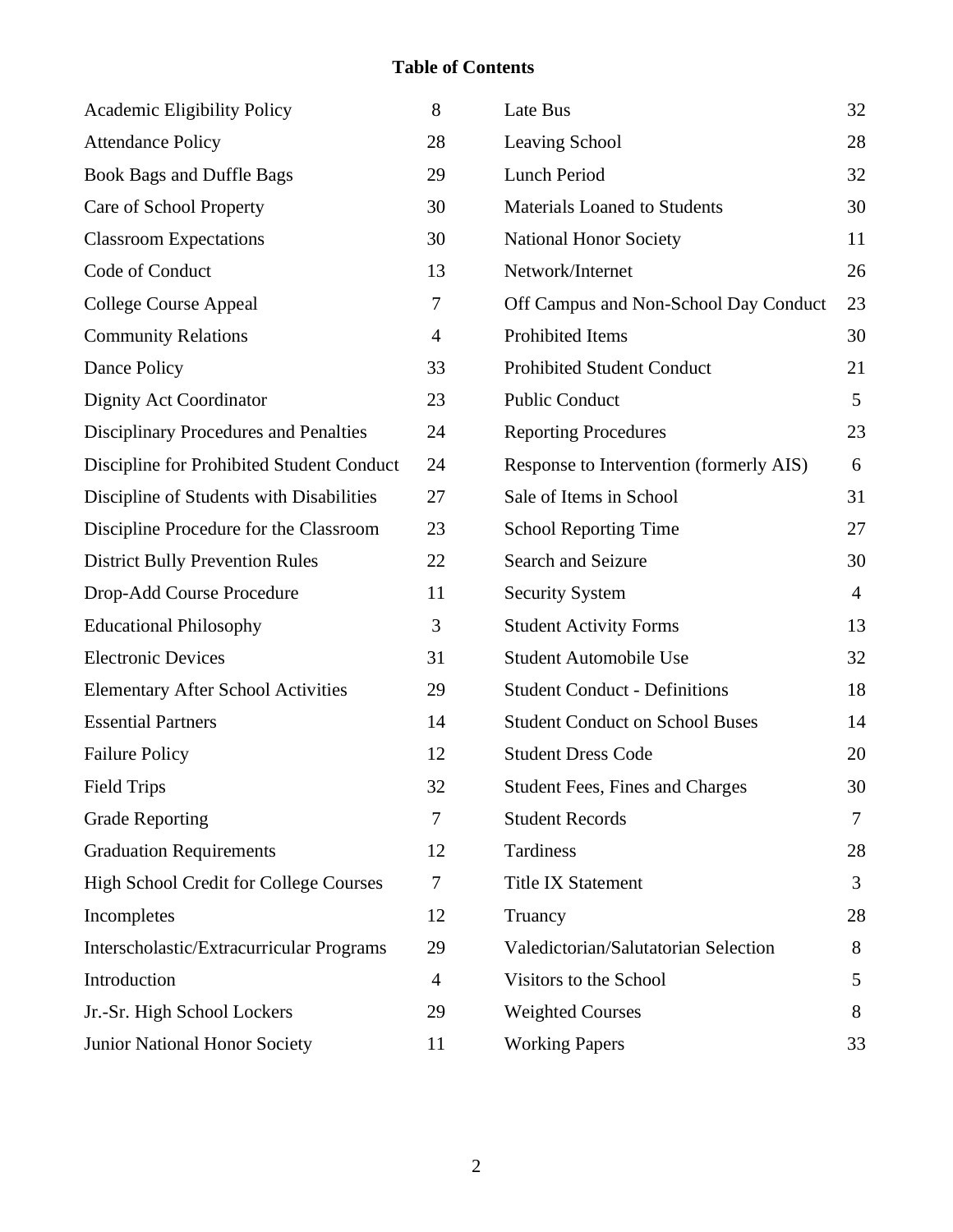## **EDUCATIONAL PHILOSOPHY**

## **Mission Statement**

## **Mission**

Educate and inspire every student to achieve excellence.

## **Vision**

We aspire to be a model school that empowers all students to realize their unlimited potential.

## **Core Beliefs**

Students are our first priority. Every student can learn. We hold high expectations for all. We cultivate creativity and innovation. We create a safe, engaging learning environment that nurtures the whole child. A partnership among students, staff, families and community is necessary to achieve success. We support equitable opportunity for everyone. Everyone is treated with respect and dignity. We foster good citizenship and public service.

## **Alma Mater**

All hail Otselic Valley And proud her honors tell. She stands beside the river We also love as well. And like the river ever flowing, Rolling southward to the strand, May the peace beyond all knowing Spread from us across this land. And this our benediction To all beneath the sky To know the love we have for Otselic Valley High. Arr. R. Arnell/R. Estus

## **School Traditions**

Colors: Black and Gold Mascot: The Viking

## **TITLE IX STATEMENT**

"The Otselic Valley Central School District prohibits and condemns all forms of discrimination and harassment, actual or perceived, on the basis of race, color, national origin, religion, marital status, military status, sex, age, sexual orientation, gender (identity, expression), disability, ethnic group, religious practice, or weight by employees, school volunteers, students, and non-employees such as contractors and vendors as well as any third parties who are participating in, observing, or otherwise engaging in activities subject to the supervision and control of the District (BOE policy #5420)." Contact person: Michael Drahos, Interim Superintendent, 125 County Road 13A, PO Box 161, South Otselic, New York 13155 or (315) 653-7218.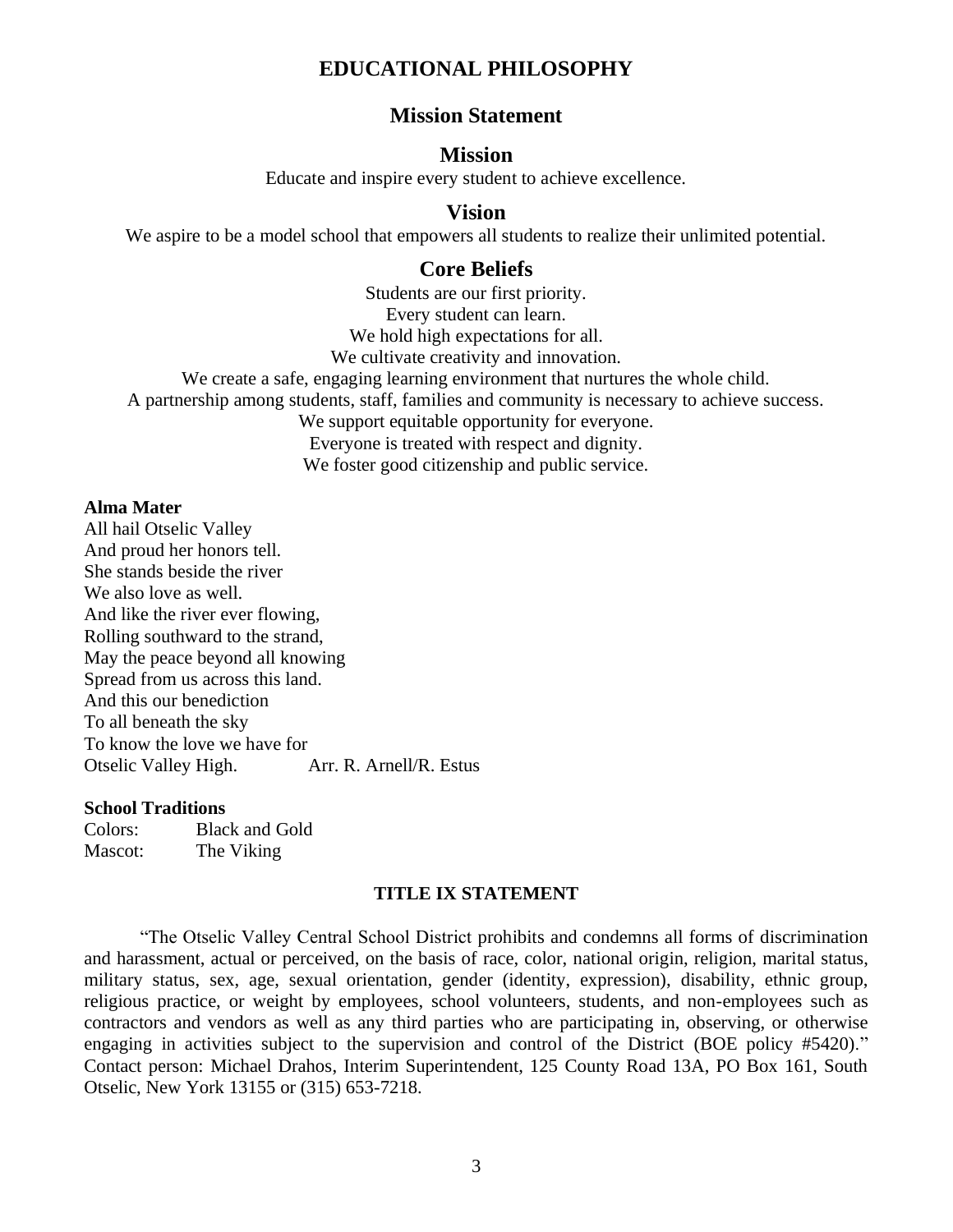## **INTRODUCTION**

The Otselic Valley Central School District's Board of Education ("board") is committed to providing a safe and orderly school environment where students may receive and district personnel may deliver quality educational services without disruption or interference. Responsible behavior by students, teachers, other district personnel, parents and other visitors is essential to achieving this goal.

The district has a long-standing set of expectations for conduct on school property and at school functions. These expectations are based on the principles of civility, mutual respect, citizenship, character, tolerance, honesty and integrity.

The board recognizes the need to clearly define these expectations for acceptable conduct on school property, to identify the possible consequences of unacceptable conduct, and to ensure that discipline when necessary is administered promptly and fairly. To this end, the board adopts this student handbook.

Unless otherwise indicated, this code applies to all students, school personnel, parents and other visitors when on school property or attending a school function.

## **COMMUNITY RELATIONS**

#### **To Parents/Guardians and Students:**

The purpose of this student handbook is to familiarize parents and students with the main procedures, services and programs of Otselic Valley Central School. Please retain this handbook, as it will be a convenient reference throughout the school year.

It is important to realize that during the course of the school year, policies and procedures are regularly evaluated to address varying circumstances. If modifications are implemented, parents and students will be notified.

#### **To the Student:**

We hope that you will find your years at Otselic Valley Central School to be motivating and rewarding. Your success will largely depend on your willingness to meet your obligations and accept responsibility for your education. You should review this handbook with your parent or guardian.

## **SECURITY SYSTEM**

The Otselic Valley Central School District is responsible for ensuring the safety and welfare of all students and staff. Each year the District's Safety Plan is reviewed and updated to support Project SAVE.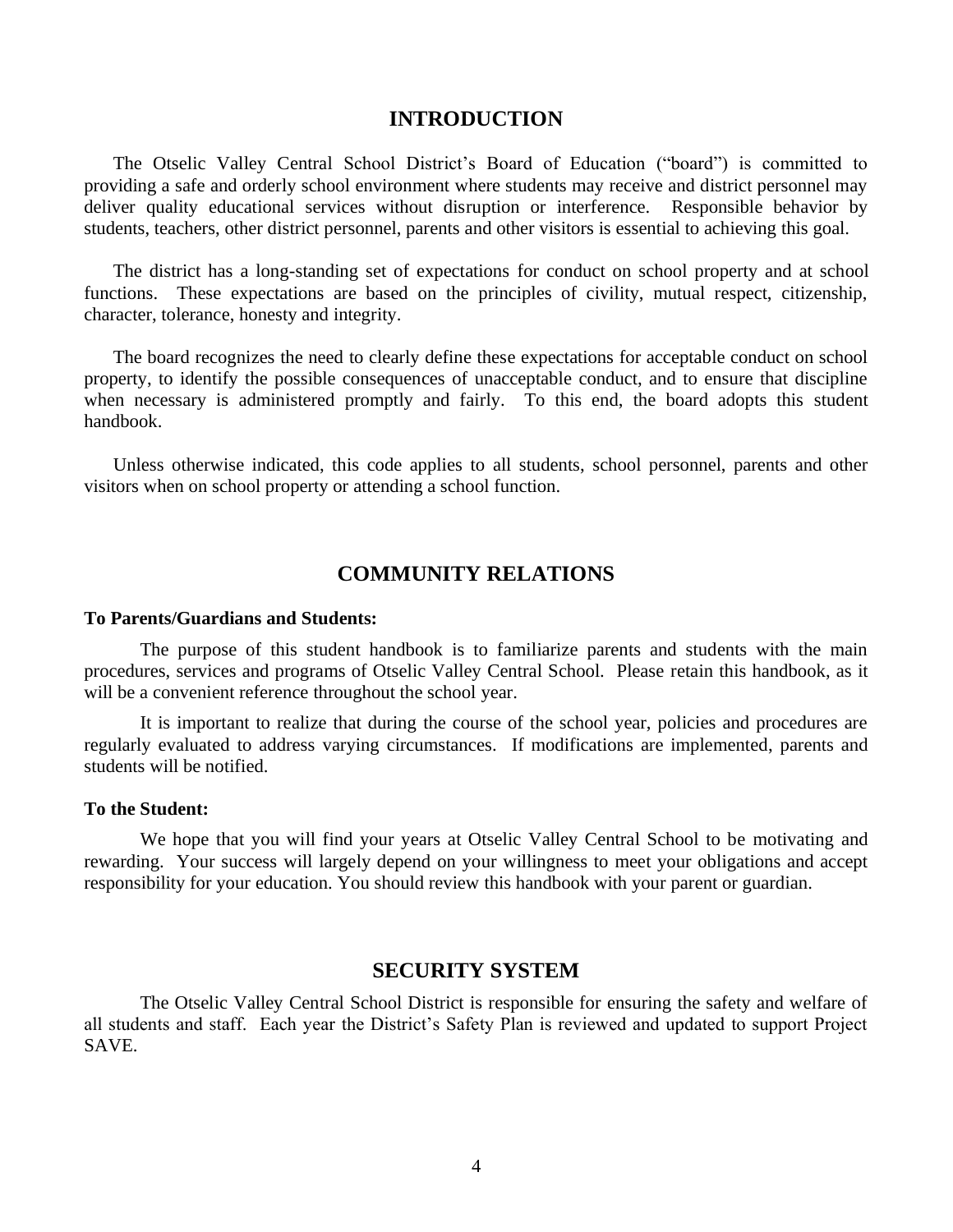## **VISITORS TO THE SCHOOL**

The Board encourages parents and other district citizens to visit the district's school and to observe the work of the students, teachers and staff. Members of the School District staff will treat parents and other members of the public with respect and expect the same in return. The District must keep school and administrative offices free from disruptions and prevent unauthorized persons from entering school/district grounds. The administrator or designee is responsible for all persons in the building and on the grounds. For these reasons, the following rules apply:

- 1. Anyone who is not a regular staff member will be considered a visitor.
- 2. Visitors must obtain clearance at the single point of entry.
- 3. Visitors must report to the Main Office to sign in and receive an identification badge that is to be worn at all times while on school property.
- 4. Visitors attending school functions open to the public are not required to register.
- 5. Visitors who wish to observe a classroom are required to get prior approval from the principal.
- 6. Teachers are expected to use non-instructional time to discuss individual matters.
- 7. Unauthorized visitors will be asked to leave and, if necessary, the proper authorities will be notified.
- 8. Visitors will be expected to follow the Code of Conduct at all times.
- 9. Visitors will be required to adhere to all health and safety protocols.

## **PUBLIC CONDUCT**

To create and maintain a safe and orderly environment, it is necessary to regulate public conduct on school grounds and at school functions. All persons shall conduct themselves in a respectful manner.

## **Guidelines**

- 1. Elementary students (PK-6) must be accompanied by and sit with a responsible adult.
- 2. Students will remain in the gym or MPR except for intermissions.
- 3. Food or drinks are not allowed in the gym or MPR.
- 4. There will be no re-admittance for people leaving the building.

## **Prohibited Conduct**

- 1. Injure or threaten another person.
- 2. Damage or destroy school or personal property.
- 3. Disrupt the orderly flow of education or activities.
- 4. Distribute or wear materials that are obscene, advocate illegal actions, libelous, obstruct the rights of others or are disruptive.
- 5. Intimidate, harass or discriminate against any person.
- 6. Enter or remain in building after closing the school premises.
- 7. Obstruct the free movement of another person.
- 8. Violate vehicular laws.
- 9. Possess, consume, sell, distribute, exchange or be under the influence of alcohol, tobacco, vaping or drugs (illegal, prescription or over the counter).
- 10. Possess or use a weapon.
- 11. Loitering
- 12. Gambling
- 13. Refusal to comply with a reasonable request of a district official.
- 14. Incite others.
- 15. Use of vulgar or abusive language or profanity.
- 16. Violate any laws, ordinances, statues or Board policy.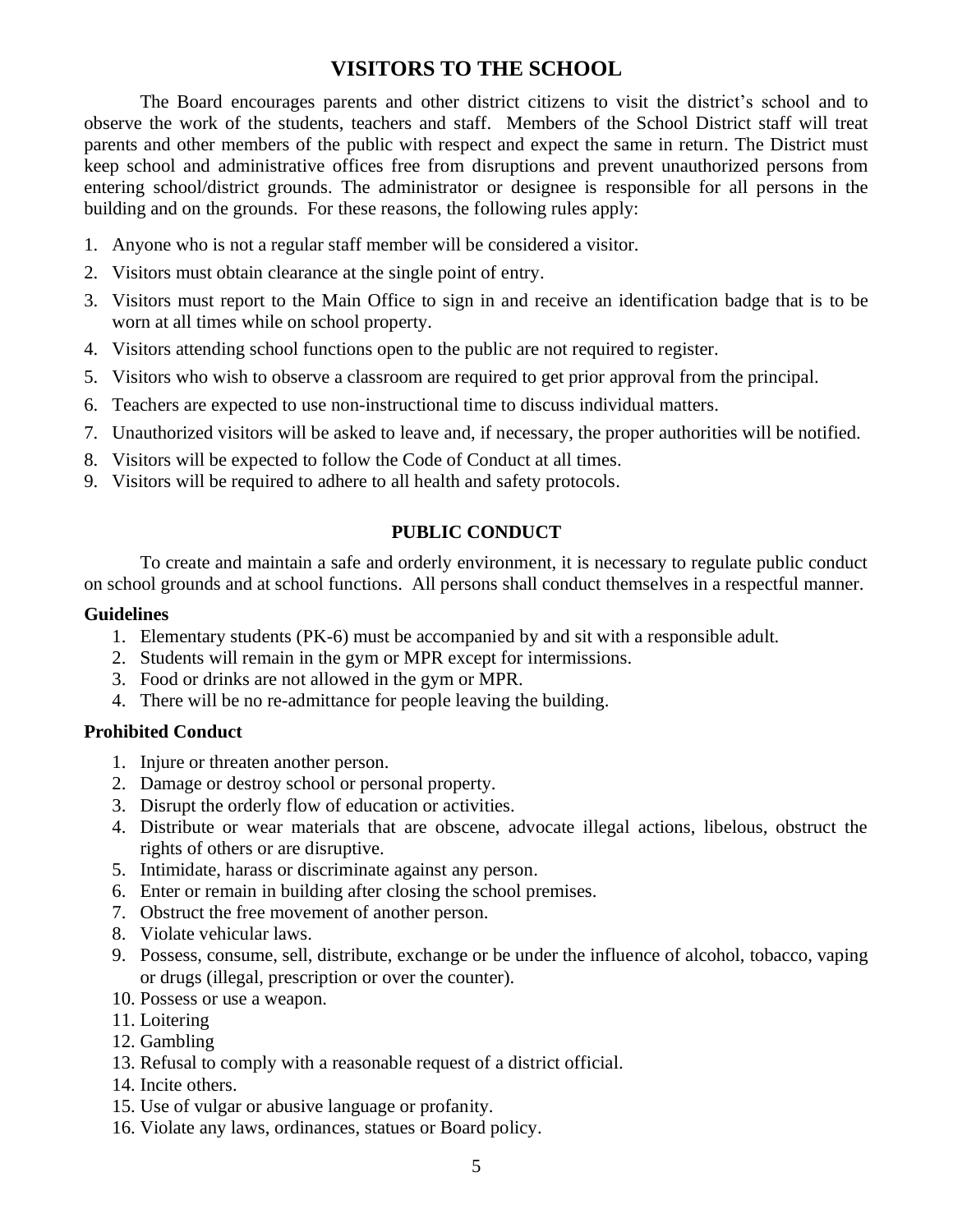#### **Possible Penalties**

- 1. Visitors will be asked to leave school grounds.
- 2. Students will face the consequences of the Code of Conduct.
- 3. Staff members will face consequences of the collective bargaining agreement for which they belong.
- 4. Law enforcement may be notified.

#### **Enforcement**

The building administrator or designee shall be responsible for enforcing the Code of Conduct. Attempts should be made to persuade people to behave appropriately and warn them of possible consequences. If attempts are futile, the individual(s) should be removed. If necessary, the proper authorities may be notified.

#### **RESPONSE TO INTERVENTION**

Response to Intervention (formerly AIS) means additional instruction and/or student support services, which supplement the general instruction and help students meet the state mandates. Services will be provided to students in English Language Arts and Mathematics (grades PK-12) and other curricular areas (grades 4-12).

#### **Eligibility for Response to Intervention services:**

All students are eligible for RTI, including those with disabilities, limited English proficiency and/or English language learners if they fail to meet state performance standards or district approved procedures.

#### **State Assessments:**

Students in grades 3-8 will be mandated into RTI if they score below the state mandated performance levels for the given curricular area. Students in grades 9-12 will be mandated into RTI if they score below a passing grade on a Regents examination required for graduation.

## **District Procedures:**

In grades where no state assessments are given, students will be eligible for RTI if they are determined to be at risk of not meeting state standards according to criteria established by the district. The district procedure will be used when a student is absent for all or part of a state examination or for a transfer student when necessary.

#### **Student Progress Reports:**

Quarterly reports, including district data, will be sent to parents describing the nature and intensity of the service provided, how the service was provided and by whom and the reasons for continuation or discontinuation of the services.

#### **Parent Notification**

The building administrator or guidance counselor will be responsible for notification indicating a need for RTI. The notification will include a summary of the services to be provided, frequency, reasons for the services and potential consequences. When RTI is discontinued, the parent will be notified of the termination of services and the updated performance level of the student.

#### **Criteria for Ending RTI**

RTI will end when the student has successfully attained the State standards in the deficient curricular area or reached district approved growth measures.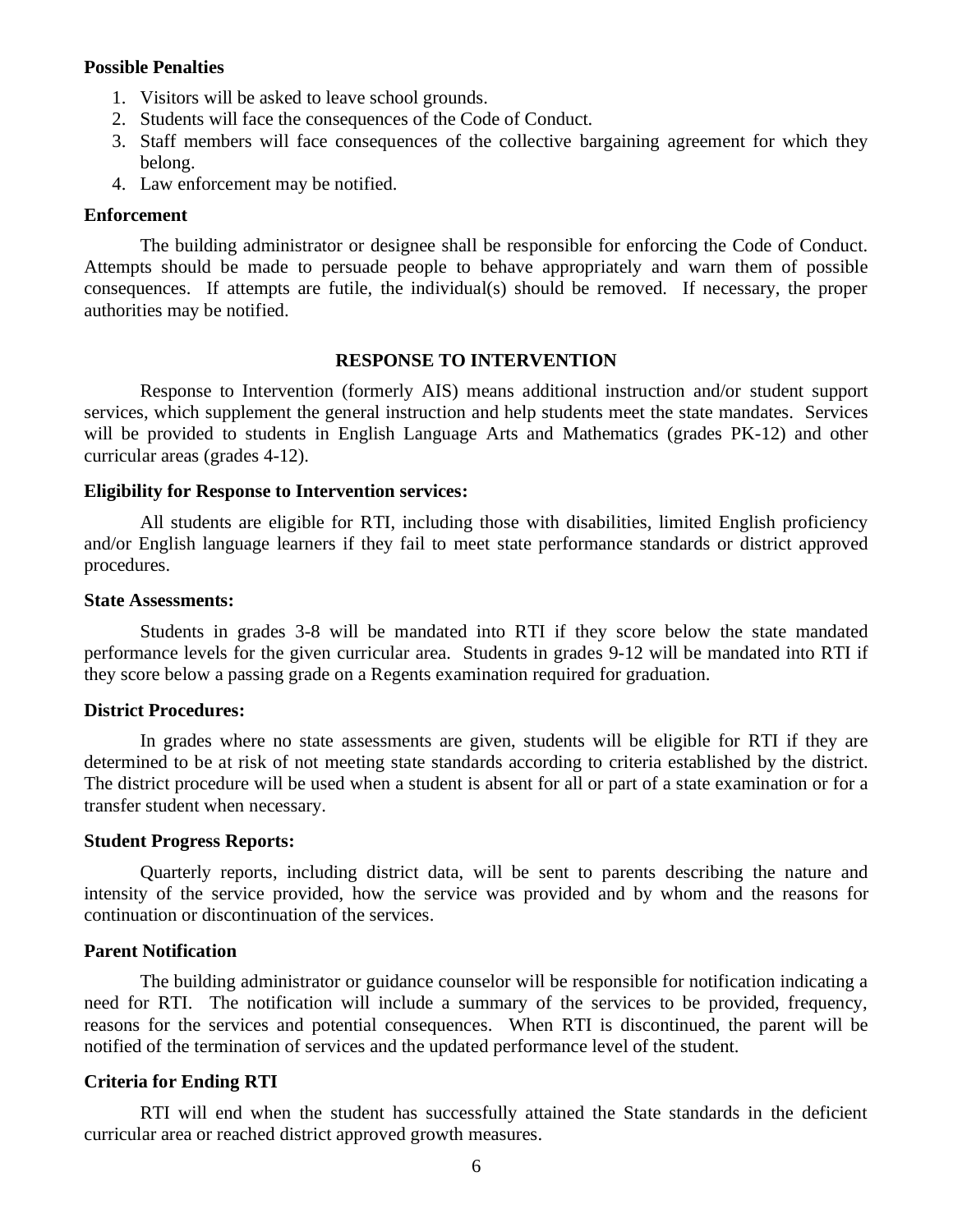#### **STUDENT RECORDS**

Family Education Rights and Privacy Act of 1974 states that parents/legal guardians have the right to inspect the total education record of their children. Students over the age 18 can inspect their own records.

*Education record* means those records, files, documents and other materials that contain information directly related to a student and are maintained by an educational agency or institution, or a person acting in that manner.

## **HIGH SCHOOL CREDIT FOR COLLEGE COURSES**

Students may request to have a college course evaluated for high school credit. The principal and guidance counselor must approve this option. If the final grade in the course is not a "C" or better, credit will not be granted.

If a student wishes to take 12 credit hours of college courses in a semester, they will need permission from the school principal. If a student is taking less than 12 in a semester, they do not need permission from administration.

## **COLLEGE COURSE APPEAL**

Having the opportunity to take college courses while in high school is an excellent opportunity for students. A teacher has the right to set prerequisites that are unique to their course. In the case where a student does not fit all the general requirements for taking a college course, we would like to give students an opportunity at an appeal for missing a prerequisite for a course. The appeal is only for a local prerequisite. The college prerequisites cannot be appealed at the local administrative level.

The student who wishes to appeal needs to write a letter to the building principal for the course they are being denied to participate in. The letter should outline what prerequisite they are missing and share other evidence that would highlight their potential of being successful in the course. This evidence could include but not limited to PSAT, SAT, and Regents scores that were not part of the local teachers prerequisites.

If the administrative appeal is approved, the student will receive ten weeks to show that they can handle the rigor of the college course. If they cannot, the student will be moved into the local course by the administrator that heard the appeal. At times moving a student's schedule may cause the loss of other courses because of course conflicts. It is the student's responsibility to meet local graduation requirements before extra elective courses are taken into consideration.

## **GRADE REPORTING**

## **Jr.-Sr. High School**

- Report cards are distributed four times a year at 10-week intervals. Five-week progress reports will be distributed between each report card period.
- At the end of the semester, students will receive final grades for one-semester courses only. Full year courses will receive the final grades at the end of the school year.
- For first semester, the final examination period will be at the end of January and for second semester and full year courses, the final examination period will be at the end of June.
- Averaging the marking periods and taking 80% of that grade and adding it to 20% of the final examination grade can calculate final average.
- Students are said to be college and career ready in math if they achieve a 75% or above on common core Regents exams or a 75% in ELA and Math.

## **Elementary School**

Report cards are distributed four times a year.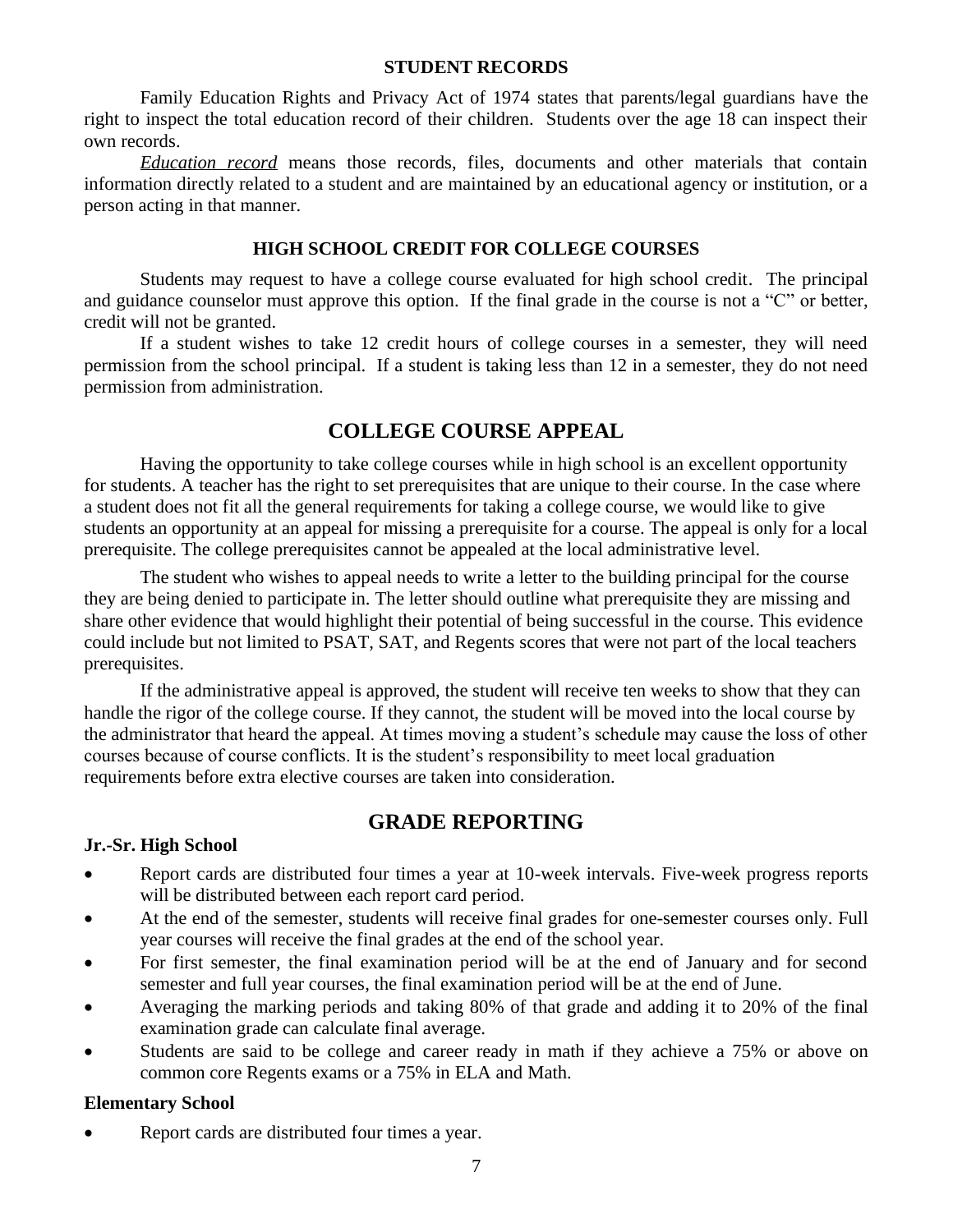# **WEIGHTED COURSES**

The Board of Education recognizes that the preparation and effort necessary for success in a more challenging course is generally greater than that of a local credit course. In order to provide incentive to enroll, the following weighting system will be used.

- 1. Courses that are college credit and/or AP bearing carry a weight of 1.1
- 2. Courses not covered by (1) but culminating with a Regents exam carry a weight of 1.05
- 3. Courses fitting neither (1) or (2) carry a weight of 1.0

## **VALEDICTORIAN/SALUTATORIAN SELECTION**

## **Criteria:**

For a student to be considered and eligible for the title of Valedictorian or Salutatorian, he/she must have met the following requirements:

- 1. Only students who have satisfactorily completed the Regents diploma curriculum will be eligible for valedictorian and salutatorian honors.
- 2. A student must have attended and earned course grades from Otselic Valley High School for at least five consecutive semesters, beginning with the 10th year in order to be considered for Val/Sal honors.
- 3. The overall weighted average will be used to calculate the award after the second marking period of the student's senior year.
- 4. Students will be ranked out to three decimal places. Students with identical weighted GPA's out to three decimal places will be considered a tie.
- 5. If two students tie for valedictorian then no salutatorian will be named.

# **Academic Eligibility Policy (formally SMP)**

This policy affects the following activities, but is not limited to them; LPP, field trips, FFA, Envirothon, Dances, Booster Club events, musicals, plays, senior lounge privilege and attending sport games/school events. The administration has the right to add events to the list that take place on the OVCS campus or are sponsored by the School District. Students on ineligibility lists may not participate in co-curricular activities including any away events.

The Otselic Valley School District recognizes that academic success should be the goal of ALL students. The purpose for attending school is to receive an education. As a student-athlete, performer or member of a club, you must plan your schedule so that you give sufficient time and energy to ensure acceptable grades. The following is a list of expectations and consequences for failure to receive acceptable grades.

## **High School Eligibility:**

The purpose of this policy is to encourage and promote student achievement and set guidelines for student eligibility for school sponsored extra-curricular activities and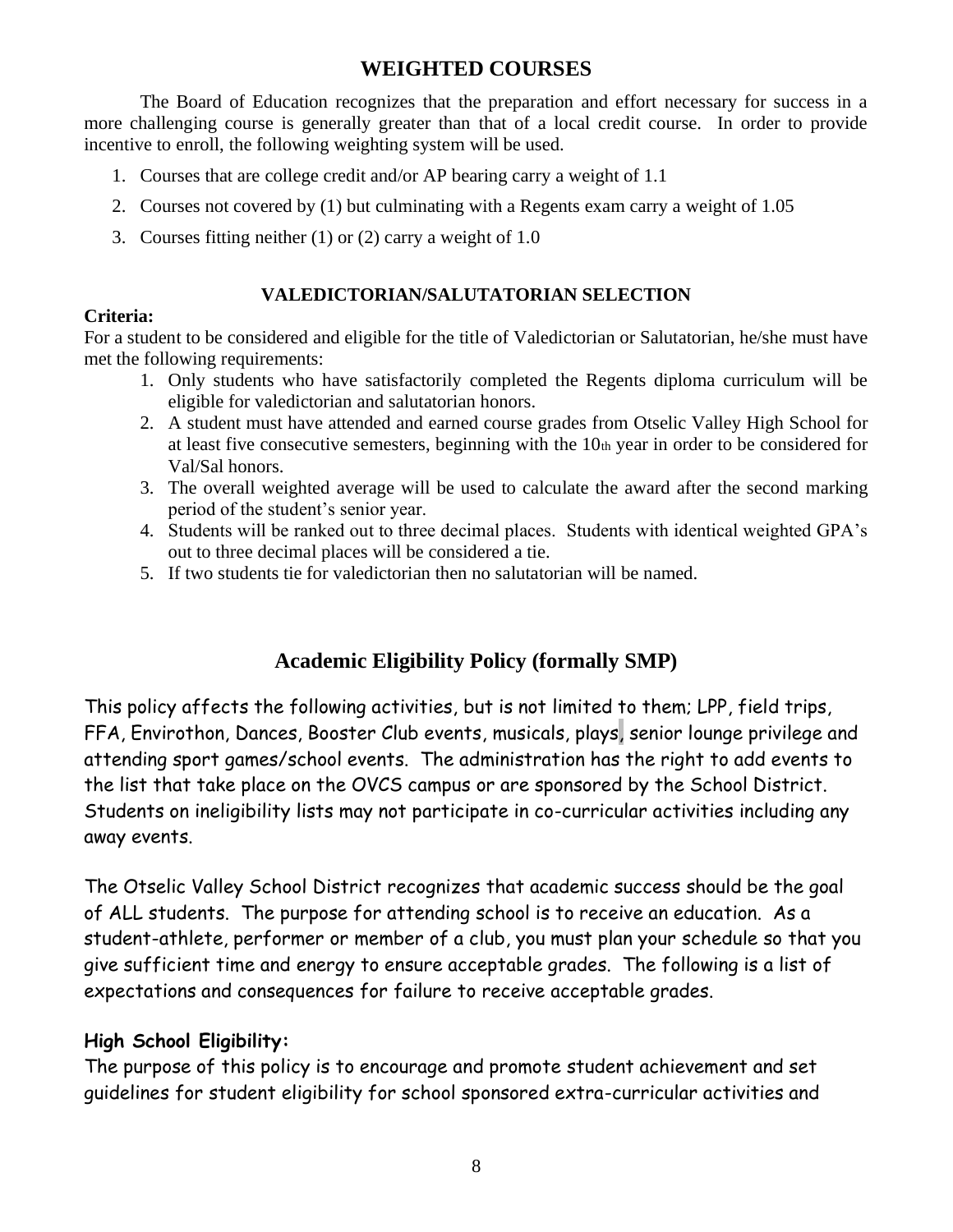# sports. **All students attending after-school activities will be required to attend an after-school study hall.**

Student grades will be checked via School Tool at each five-week point throughout the school year. Reports will be generated by the administration.

In the **High School**, a student with **two failures** in a five-week marking period is placed on **probation**. They should seek out extra help in the subjects they are failing and will not be allowed to leave study halls. A **high school** student with **two failures** in **two consecutive** five-week periods, will **become ineligible** and will be required to attend lunch time study hall. When a high school student becomes ineligible, he/she cannot participate in ANY extra-curricular activity or sport for the next five-week marking period. Any student **failing three subjects** or **more becomes ineligible** for the next five-week marking period and will be required to attend lunch time study hall. At the conclusion of the five-week period, grades are revisited and the **high school** student with **one failure or no failures**, would **become eligible** to participate in extra-curricular activities again.

# **Procedures:**

If a student is failing two subjects in a five-week period, he/she is placed on **probation** and a letter and phone call will go out to the parent/guardian by the principal, athletic director or dean of students. If a student fails any two subjects once again after the next five weeks (or is failing three or more subjects during any five-week period), he/she would be **ineligible** for the following five-week period. A letter and phone call would then go home to inform the parent/guardian that their child has become **ineligible** for the next five weeks. This can be done by the principal, athletic director or dean of students. Reports will be generated every 5 weeks by the administration.

**Note:** The determination for failing grades is based on five-week and ten-week marking periods throughout the year and NOT final grades. At the end of the school year, a student could be on probation or ineligible based on 4th quarter grades. If the student is deemed ineligible at that time, he/she will begin the next school year with that status (which prohibits participation in fall sports and extracurricular activities that may begin in the summer.) This status can **only** be changed if the student successfully completes summer school. (Passing the course with a passing final grade, does not make the student eligible; the student **must**  complete summer school to be eligible to participate in any fall activities.)

After each five-week period, the **dean of students** will generate a list of students that are on probation or are ineligible to participate in sports and extra-curricular activities. The list will be distributed to appropriate faculty, coaches and club advisors. It is the responsibility of the coaches and advisors to check the list to be sure only eligible students are participating during any five-week period.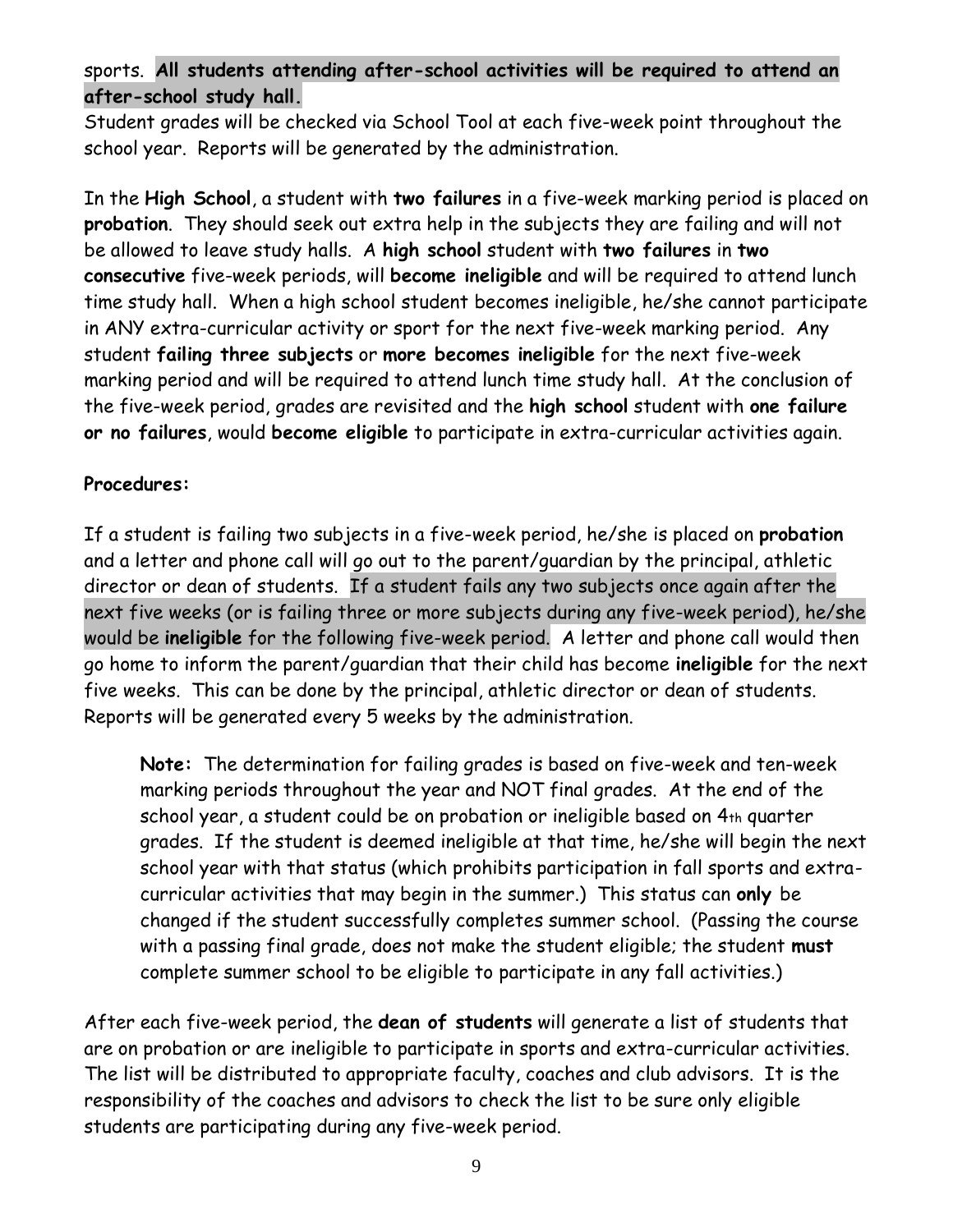# **Middle School Eligibility:**

The purpose of this policy is to encourage and promote student achievement and set guidelines for student eligibility in school sponsored extra-curricular activities and sports. This policy will only apply to students in grades 7 and 8. **All students attending after-school activities will be required to attend an after-school study hall.**

Student grades will be checked via School Tool at each five-week point throughout the school year. Reports will be generated by the administration.

Any **Middle School** student failing two or more classes at the five-week period, will be required to attend lunch time study halls. Students will be allowed to attend clubs, practices, or games, etc., after their assigned study halls are completed. Failure to attend an assigned lunch time study hall will result in loss of after school privileges until completion of assigned study times. Study hall teachers will keep attendance and let coaches/advisors know if someone has not attended.

While in lunch time study hall, the student must cooperate with all rules and productively complete assigned class work and homework. They will get their lunch and immediately report to the study hall and begin working while eating. There will be no talking, no phones and no fooling around. Students who attend their assigned study hall and follow the rules described above will be considered eligible to participate in extra- curricular activities and sports. Students who do not attend their assigned study hall or do not behave appropriately or complete work in study hall will NOT be eligible for extracurricular activities and sports. They will be ineligible for the remainder of the fiveweek marking period.

**Middle School** grades will be checked at the end of each five-week marking period. If student is failing one or less courses, he/she will NOT be required to attend lunch time study halls, but may choose to do so. He or she will be considered eligible for extracurricular activities and sports.

**Middle School** students will start fresh every September (during 7th and 8th grades) and will not be penalized for the prior year's grades.

Additionally, parents will be notified using *school messenger*.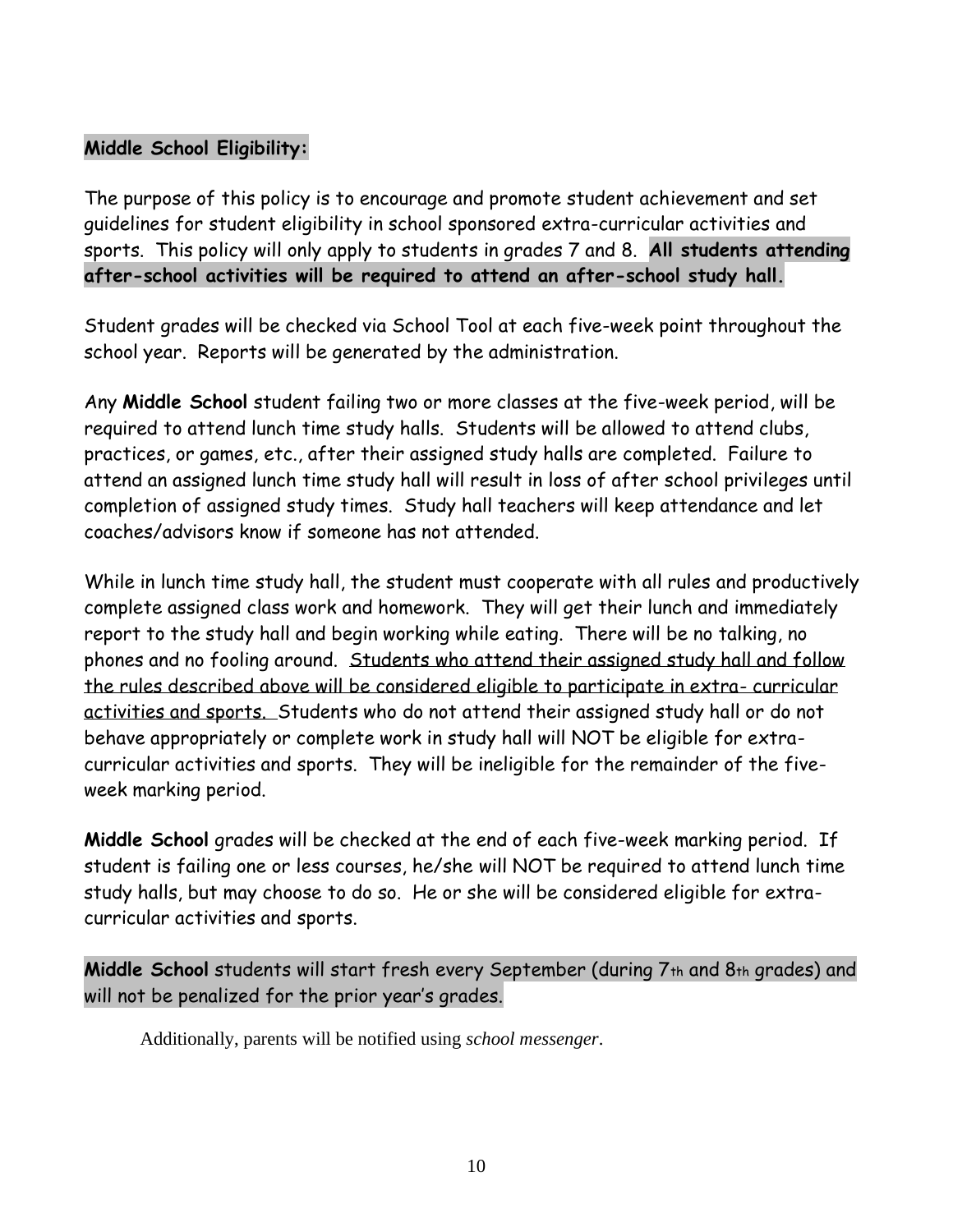## **NATIONAL HONOR SOCIETY**

## **Selection Procedure**

- 1. Student must be a member of grades 10-12.
- 2. Student must have attended for at least one semester.
- 3. Student must have an average of at least 90.
- 4. A faculty council will be appointed annually.
- 5. The faculty council will evaluate each potential member using the *Student Activity Information Form* and reserves the right to interview candidates and staff members to gather additional information.
- 6. Membership is based on a majority vote of the faculty council.
- 7. The decision of the faculty council is final.
- 8. The Chapter Advisor should provide feedback to each candidate.
- 9. If the parents or student are not satisfied with the feedback, they may follow up by contacting the building administrator.

## **Guidelines**

The faculty council will judge the merit of each individual student for membership based on the following areas:

- **Leadership** Exerting a wholesome influence on the school and taking initiative in class and school activities.
- **Character** Qualities of reliability, honesty and sincerity, respecting self and others.
- **Service** A willingness to work, without compensation or recognition, for the benefit of those in need.
- **Citizenship -** A willingness to participate responsibly in school and community affairs. (Jr NHS only)
- **Scholarship** A commitment to learning and a willingness to spend time on studies.

## **Dismissal Procedures**

- 1. Formal review: encompassing leadership, character, service, citizenship and scholarship.
- 2. Members facing dismissal will be given an opportunity to address the faculty council. For more information on the dismissal procedure, contact the Guidance Department.

## **JUNIOR NATIONAL HONOR SOCIETY**

## **Selection Procedures**

- 1. Student must be in grades 7-9.
- 2. Selection procedure will follow the same process as for National Honor Society.

## **Guidelines and Dismissal Procedures**

1. Same as National Honor Society.

## **DROP-ADD COURSE PROCEDURES**

A student wishing to add or drop a course will be required to fill out a *Change of Schedule Request* form from the Guidance Office. A student may add/drop a course only before or during the first full week of class. The student should attend class until final notification of the drop and may have to attend a meeting with all parties present.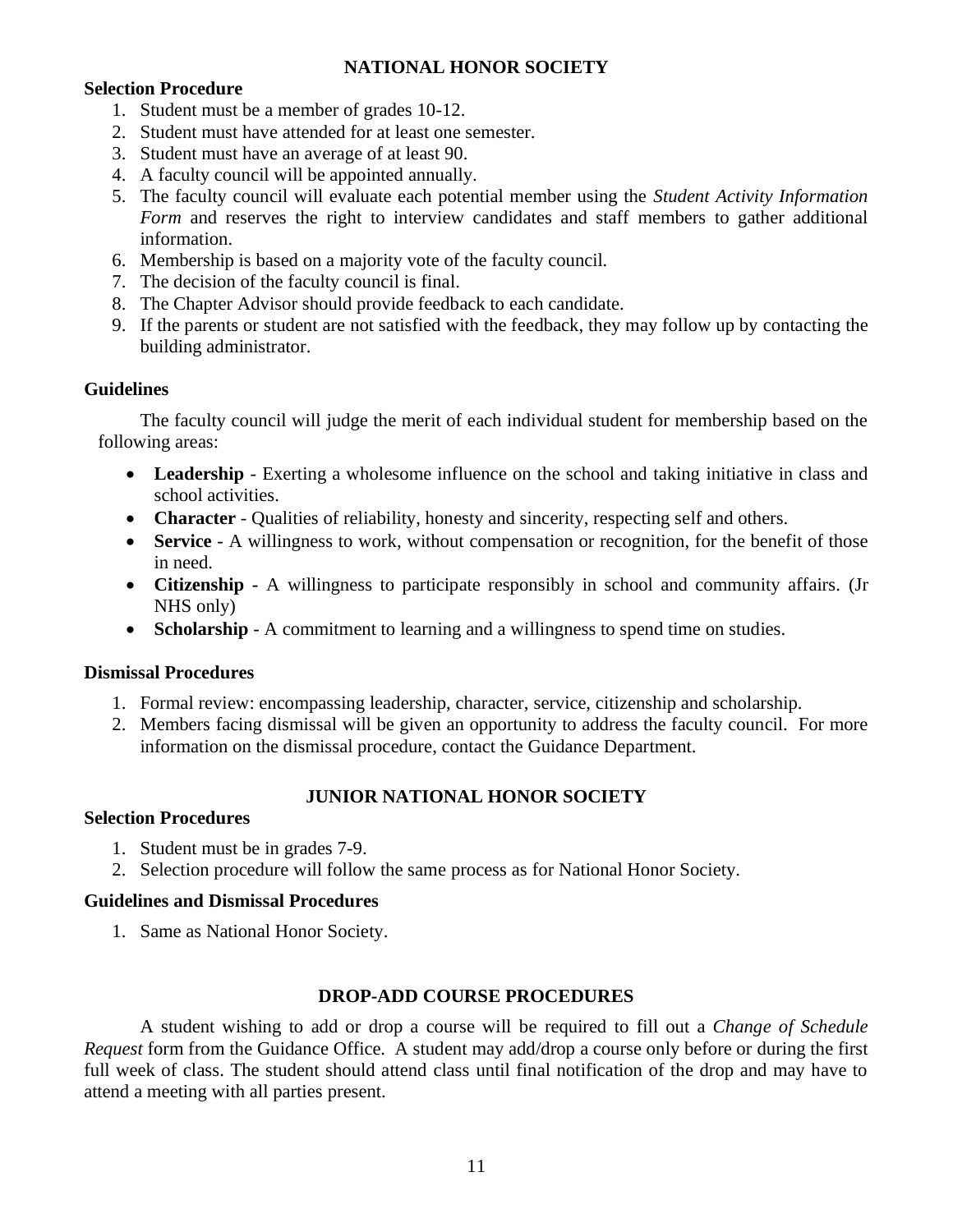## **FAILURE POLICY**

- **1.** Repeating a required course will take priority over electives.
- **2.** Failure of a required examination for graduation will mandate RTI.
- **3.** Successfully completing a course will earn course credit.
- **4.** Updated grades will become part of the student's transcript.
- **5.** To retake a Regents exam, you must have been enrolled in RTI, tutoring, credit recovery or have retaken the class.
- **6.** Students in grades 5 through 8 who failed two or more core courses will have to participate in summer school or repeat the same grade the following school year dependent on the conclusion of a staff meeting.
- **7.** Students in grades 5 through 8 who failed four or more core courses will be retained dependent on the conclusion of a staff meeting.

## **INCOMPLETES**

A student receiving a grade of "Incomplete" on a report card will have ten school days from the end of the marking period to complete the work and receive a numerical grade or the teacher will compute the work that has been completed.

## **GRADUATION REQUIREMENTS**

All students must obtain at least a 65 on five Regents examinations. Required examinations include one math (Algebra, Geometry, or Trigonometry), one social studies (Global History or US History), one science (Earth Science, Biology, Chemistry, or Physics), and one English. The fifth Regents examination must be an **additional** math Regents, or science Regents, or social studies Regents, or NOCTE through the CTE (Career Technical Education) BOCES program.

## **Minimum Graduation Requirements:**

| <b>Subject</b>               | <b>Number of Credits</b> |
|------------------------------|--------------------------|
| English                      | 4                        |
| <b>Social Studies</b>        | 4                        |
| <b>Mathematics</b>           | 3                        |
| Science                      | 3                        |
| Languages Other Than English |                          |
| Health                       | .5                       |
| Fine Arts                    |                          |
| Electives                    | 3.5                      |
| <b>Physical Education</b>    | 2                        |
| <b>Total</b>                 | 22                       |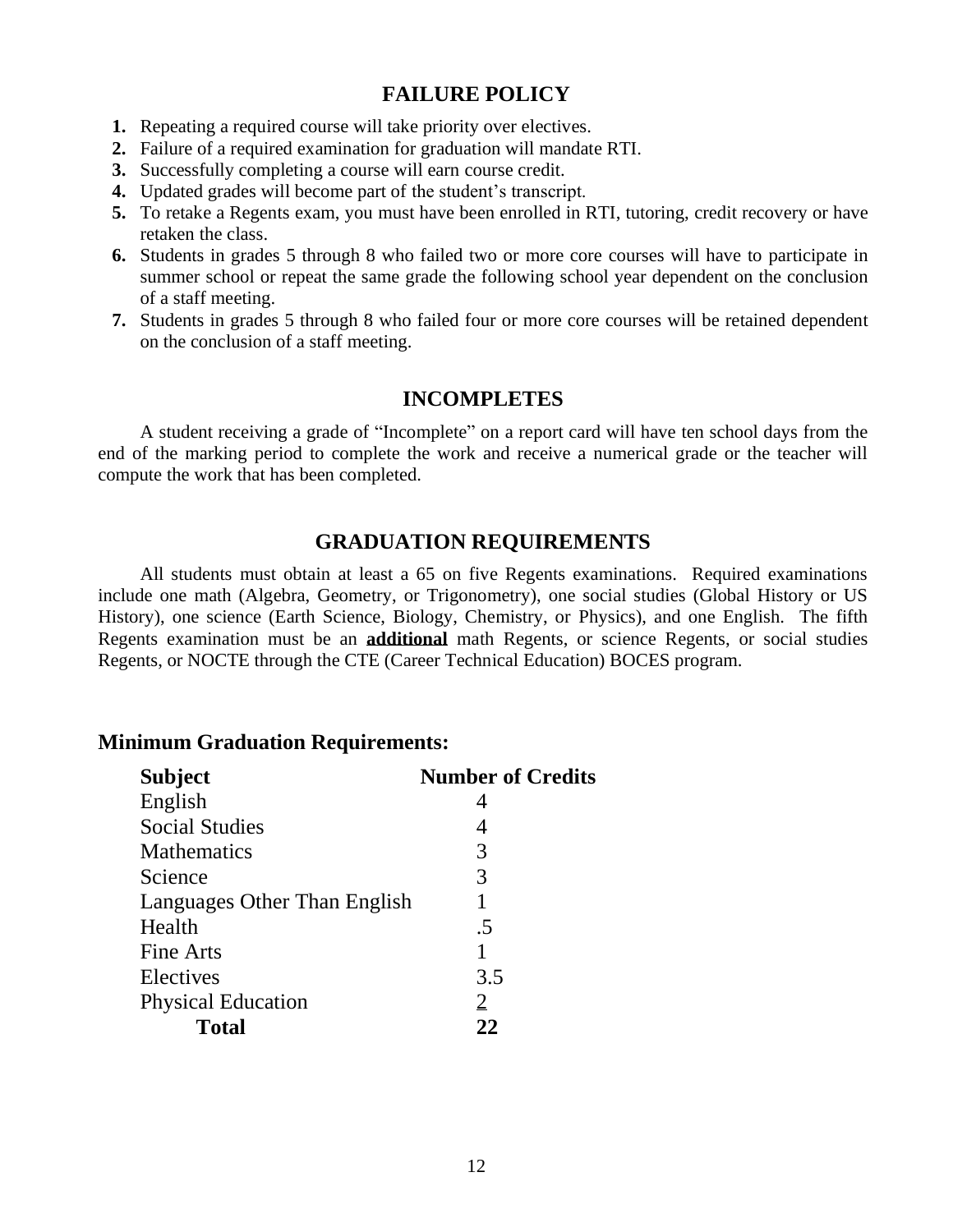## **STUDENT ACTIVITY FORMS**

All students in grades 5-12 will be asked to complete a Student Activity Information Form. This form identifies activities in which they participated, honors received and positions of leadership. The student should update this form periodically to provide the most accurate information.

## **CODE OF CONDUCT SUMMARY**

(see Code of Conduct Policy for full disclosure)

## **Student Bill of Rights**

The district is committed to safeguarding the rights given to all students under state and federal law and to provide students with a safe school climate focused on positive behavior. In addition, to promote a safe, healthy, orderly and civil school environment, all district students have the right to:

- 1. Take part in all district activities on an equal basis regardless of race, color, weight, national origin, ethnic group, religion, religious practice, disability, sexual orientation, gender and sex.
- 2. Present their version of the relevant events to school personnel authorized to impose a disciplinary penalty in connection with the imposition of the penalty.
- 3. Access school rules and receive an explanation of those rules in an age appropriate manner on at least an annual basis from school personnel.

## **Student Responsibilities**

All district students have the responsibility to:

- 1. Contribute to maintaining a safe and orderly school environment that is conducive to learning and to show respect to other persons and property.
- 2. Be familiar with and abide by all district policies, rules and regulations dealing with student conduct.
- 3. Attend school every day unless they are legally excused and be in class, on time, and prepared to learn.
- 4. Work to the best of their ability in all academic and extracurricular pursuits and strive toward their highest level of achievement possible.
- 5. React to direction given by teachers, administrators and other school personnel in a respectful, positive manner.
- 6. Work to develop mechanisms to control their anger.
- 7. Ask questions when they do not understand.
- 8. Seek help in solving problems that might lead to discipline issues.
- 9. Dress according to the Code of Conduct for school and school functions.
- 10. Accept responsibility for their actions.
- 11. Report infractions of the Code of Conduct, including but not limited to instances of discrimination or harassment.
- 12. Conduct themselves as representatives of the district when participating in or attending schoolsponsored extracurricular events and to hold themselves to the highest standards of conduct, demeanor and sportsmanship.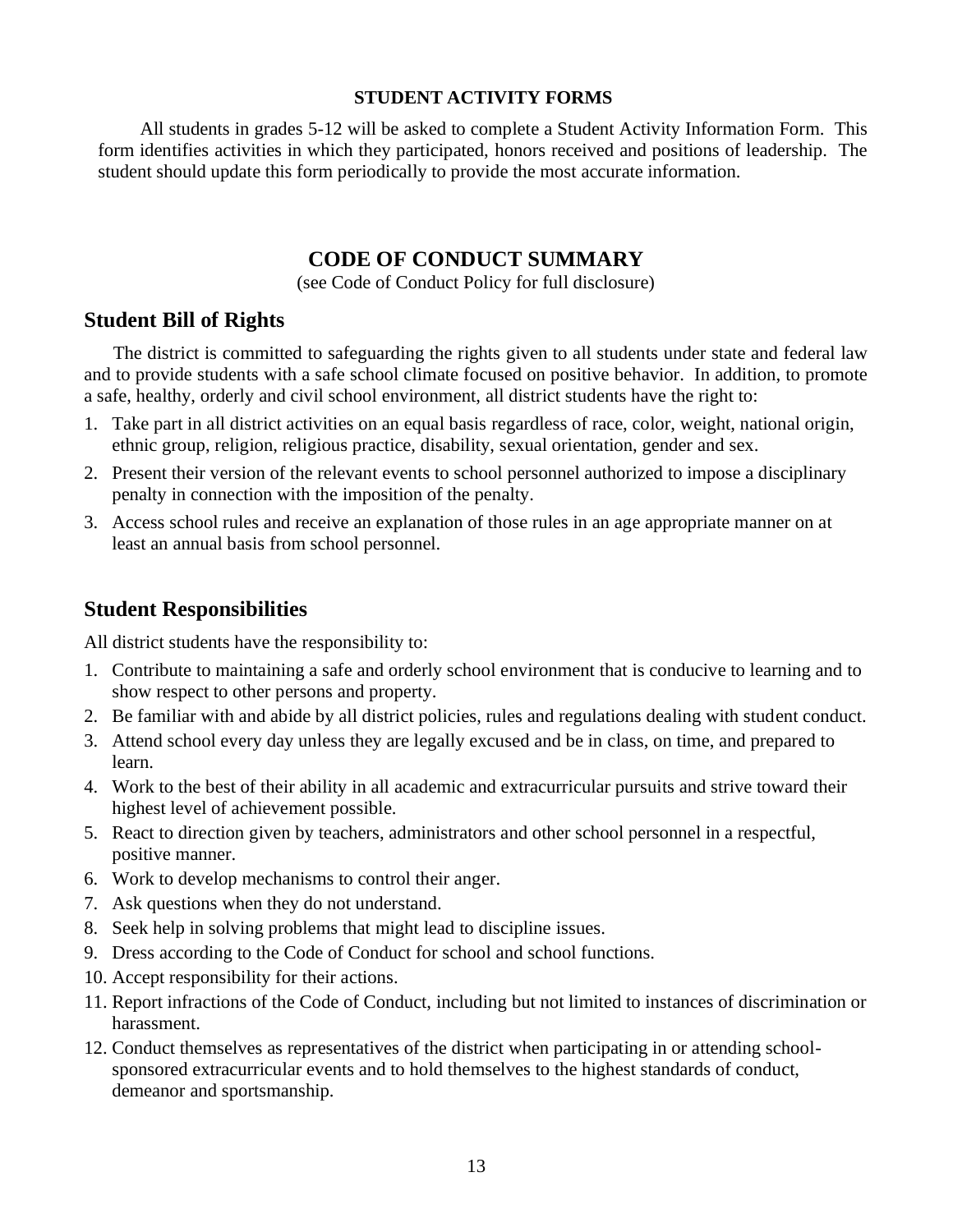# **STUDENT CONDUCT ON SCHOOL BUSES**

The same Code of Conduct pertains to riding the bus. The bus driver and chaperones have the same authority as a teacher. Acquaint yourself with the following:

- 1. Be on time.
- 2. Sit in assigned seats and remain there throughout the ride.
- 3. Standing or changing seats are prohibited.
- 4. Keep yourself inside the bus at all times.
- 5. Eating and drinking on the bus are prohibited.
- 6. Talk quietly to avoid distracting the driver.
- 7. Boarding the bus with materials that could cause a distraction is not allowed.
- 8. Vandalism may lead to a bus suspension and the proper authorities being notified.
- 9. Aggressive behavior or profanity will not be tolerated.
- 10. Keep the bus clean.
- 11. Use of any illegal substance is forbidden.
- 12. Students going to school or school sponsored event must return in the same manner with the following exceptions:
	- Students who bring written parental permission prior to the activity and have the permission slips authorized by the appropriate personnel.
	- Parents/Guardians wishing to transport their child/children from the activity.
- 13.Students will be expected to adhere to all health and safety protocols.

# **ESSENTIAL PARTNERS**

## **Parents**

All parents are expected to:

- 1. Recognize that the education of their children is a joint responsibility of the parents and the school community.
- 2. Send their children to school ready to participate and learn.
- 3. Ensure their children attend school regularly and on time.
- 4. Ensure absences are excused.
- 5. Insist their children be dressed and groomed in a manner consistent with the student dress code.
- 6. Help their children understand that in a democratic society appropriate rules are required to maintain a safe, orderly environment.
- 7. Know school rules and help their children understand them.
- 8. Convey to their children a supportive attitude toward education and the district.
- 9. Build good relationships with all school personnel, other parents and their children's friends.
- 10. Help their children deal effectively with peer pressure.
- 11. Report infractions of the Code of Conduct, including but not limited to instances of discrimination or harassment.
- 12. Inform school officials of changes in the home situation that may affect student conduct or performance.
- 13. Provide a place for study and ensure homework assignments are completed.
- 14. All parents will be required to adhere to all health and safety protocols.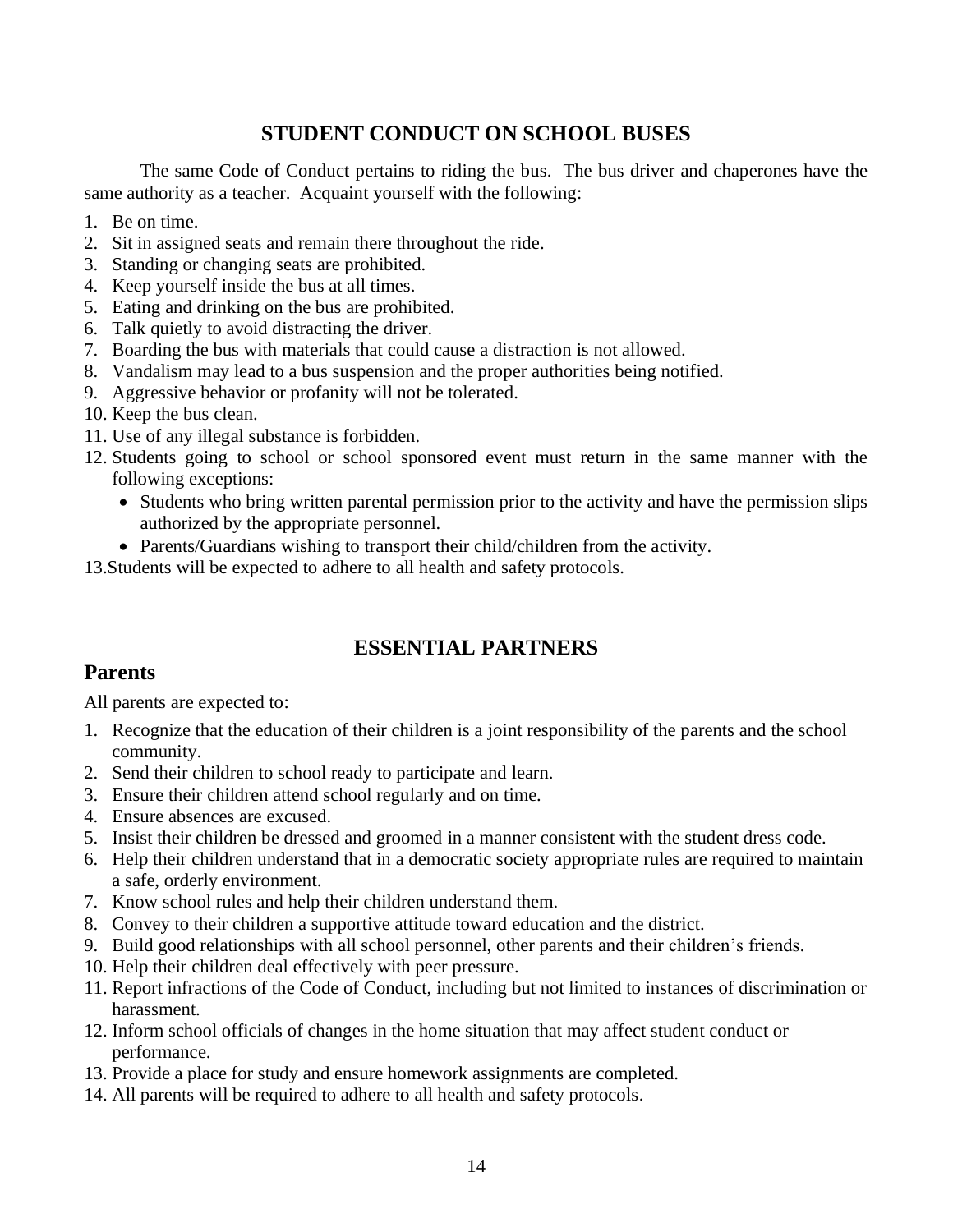# **Cafeteria Staff**

All cafeteria staff are expected to:

- 1. Maintain a climate of mutual respect and dignity for all students regardless of actual or perceived race, color, weight, national origin, ethnic group, religion, religious practice, disability, sexual orientation, gender or sex, which will strengthen students' confidence and promote learning.
- 2. Create and maintain a kitchen/dining area that is clean and safe.
- 3. Provide a selection of food that will encourage the students to eat a healthy and nutritious meal.
- 4. Encourage students to conduct themselves in such a manner that will produce an atmosphere that is appropriate for dining.
- 5. Confront issues of discrimination and harassment committed against students by employees or students or any situation that threatens the emotional or physical health or safety of any student, school employee or any person who is lawfully on school property or at a school function.
- 6. Address personal biases that may prevent equal treatment of all students in the school or classroom setting.
- 7. Report infractions of the Code of Conduct, including but not limited to instances of discrimination or harassment.
- 8. All cafeteria staff will be required to adhere to all health and safety protocols.

# **Transportation/Custodial Staff**

All transportation/custodial staff are expected to:

- 1. Maintain a climate of mutual respect and dignity for all students regardless of actual or perceived race, color, weight, national origin, ethnic group, religion, religious practice, disability, sexual orientation, gender or sex, which will strengthen students' confidence and promote learning.
- 2. Provide a clean and healthy environment for the entire school community in all buildings, buses and on school property.
- 3. Maintain and promote safety in all areas of their jurisdiction.
- 4. Inform supervisors and/or administrators of any area of concern that might jeopardize the health and safety of any student or staff member.
- 5. Confront issues of discrimination and harassment committed against students by employees or students or any situation that threatens the emotional or physical health or safety of any student, school employee or any person who is lawfully on school property or at a school function.
- 6. Address personal biases that may prevent equal treatment of all students in the school or classroom setting.
- 7. Report infractions of the Code of Conduct, including but not limited to instances of discrimination or harassment.
- 8. All transportation and custodial staff will be required to adhere to all health and safety protocols.

# **Support Staff**

All support staff are expected to:

- 1. Maintain a climate of mutual respect and dignity for all students regardless of actual or perceived race, color, weight, national origin, ethnic group, religion, religious practice, disability, sexual orientation, gender or sex, which will strengthen students' confidence and promote learning.
- 2. Assist in maintaining a climate that is conducive to teaching and learning.
- 3. Provide support and assistance to the staff that will enable them to do their job more efficiently and effectively.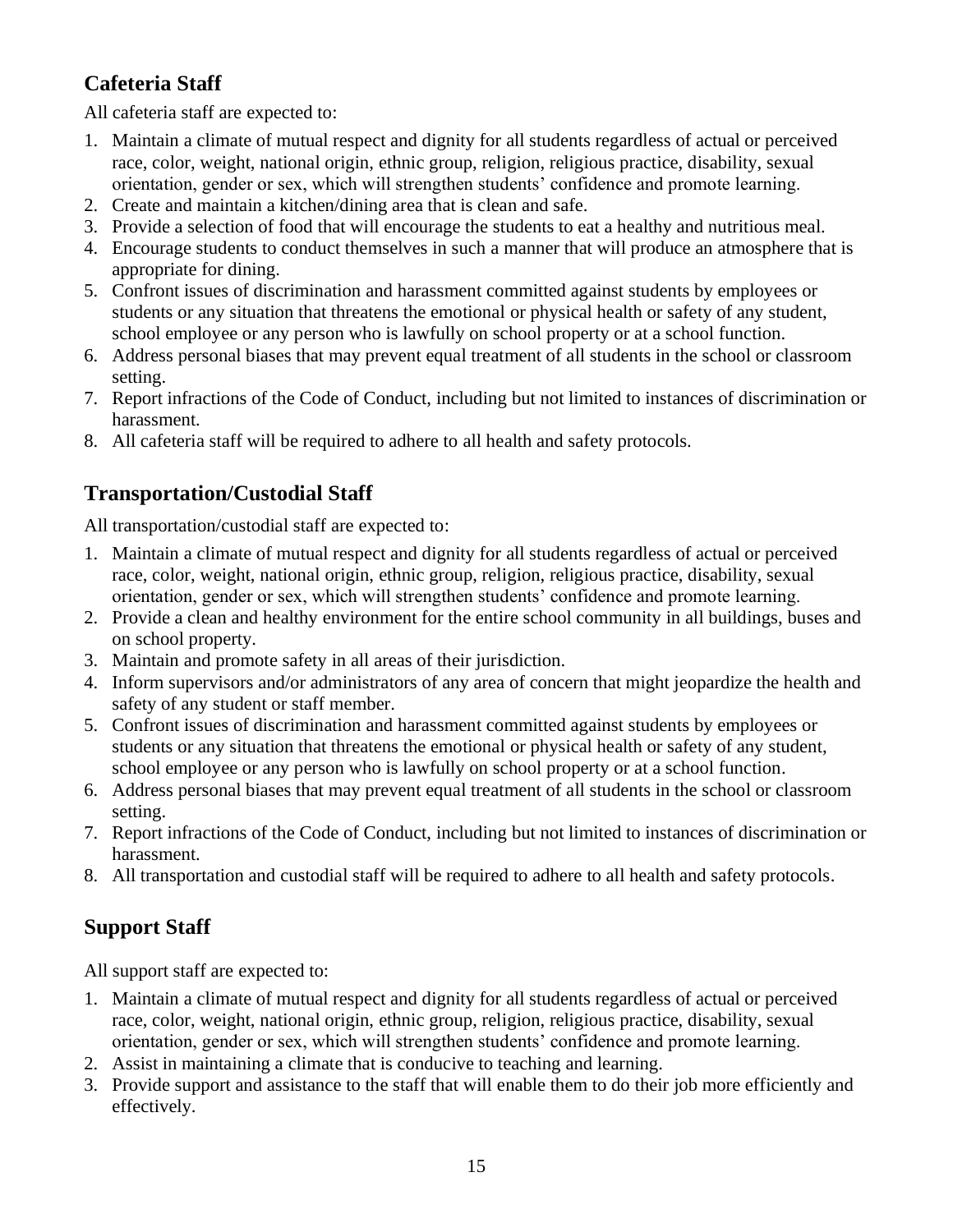- 4. Provide support and assistance to the students that will enable them to obtain the maximum benefits from their educational program.
- 5. Confront issues of discrimination and harassment committed against students by employees or students or any situation that threatens the emotional or physical health or safety of any student, school employee or any person who is lawfully on school property or at a school function.
- 6. Address personal biases that may prevent equal treatment of all students in the school or classroom setting.
- 7. Report infractions of the Code of Conduct, including but not limited to instances of discrimination or harassment.
- 8. All support staff will be required to adhere to all health and safety protocols.

# **Teachers**

All teachers are expected to:

- 1. Maintain a climate of mutual respect and dignity for all students regardless of actual or perceived race, color, weight, national origin, ethnic group, religion, religious practice, disability, sexual orientation, gender or sex, which will strengthen students' confidence and promote learning.
- 2. Be prepared to teach.
- 3. Demonstrate interest in teaching and concern for student achievement.
- 4. Know school policies and rules, and enforce them in a fair and consistent manner.
- 5. Communicate to students and parents:
	- Course objectives and requirements
	- Marking/grading procedures
	- Assignment deadlines
	- Expectations for students
	- Classroom discipline plan
- 6. Communicate regularly with students, parents and other teachers concerning growth and achievement.
- 7. Confront issues of discrimination and harassment committed against students by employees or students or any situation that threatens the emotional or physical health or safety of any student, school employee or any person who is lawfully on school property or at a school function.
- 8. Address personal biases that may prevent equal treatment of all students in the school or classroom setting.
- 9. Report infractions of the Code of Conduct, including but not limited to instances of discrimination or harassment.
- 10. All teaching staff will be required to adhere to all health and safety protocols.

# **School Counselors/Social Workers/Psychologists**

All counselors are expected to:

- 1. Maintain a climate of mutual respect and dignity for all students regardless of actual or perceived race, color, weight, national origin, ethnic group, religion, religious practice, disability, sexual orientation, gender or sex, which will strengthen students' confidence and promote learning.
- 2. Assist students in coping with peer pressure and emerging personal, social and emotional problems.
- 3. Initiate teacher/student/counselor conferences and parent/teacher/student/counselor conferences, as necessary, as a way to resolve problems.
- 4. Regularly review with students their educational progress and career plans.
- 5. Provide information to assist students with career planning.
- 6. Encourage students to benefit from the curriculum and extracurricular programs.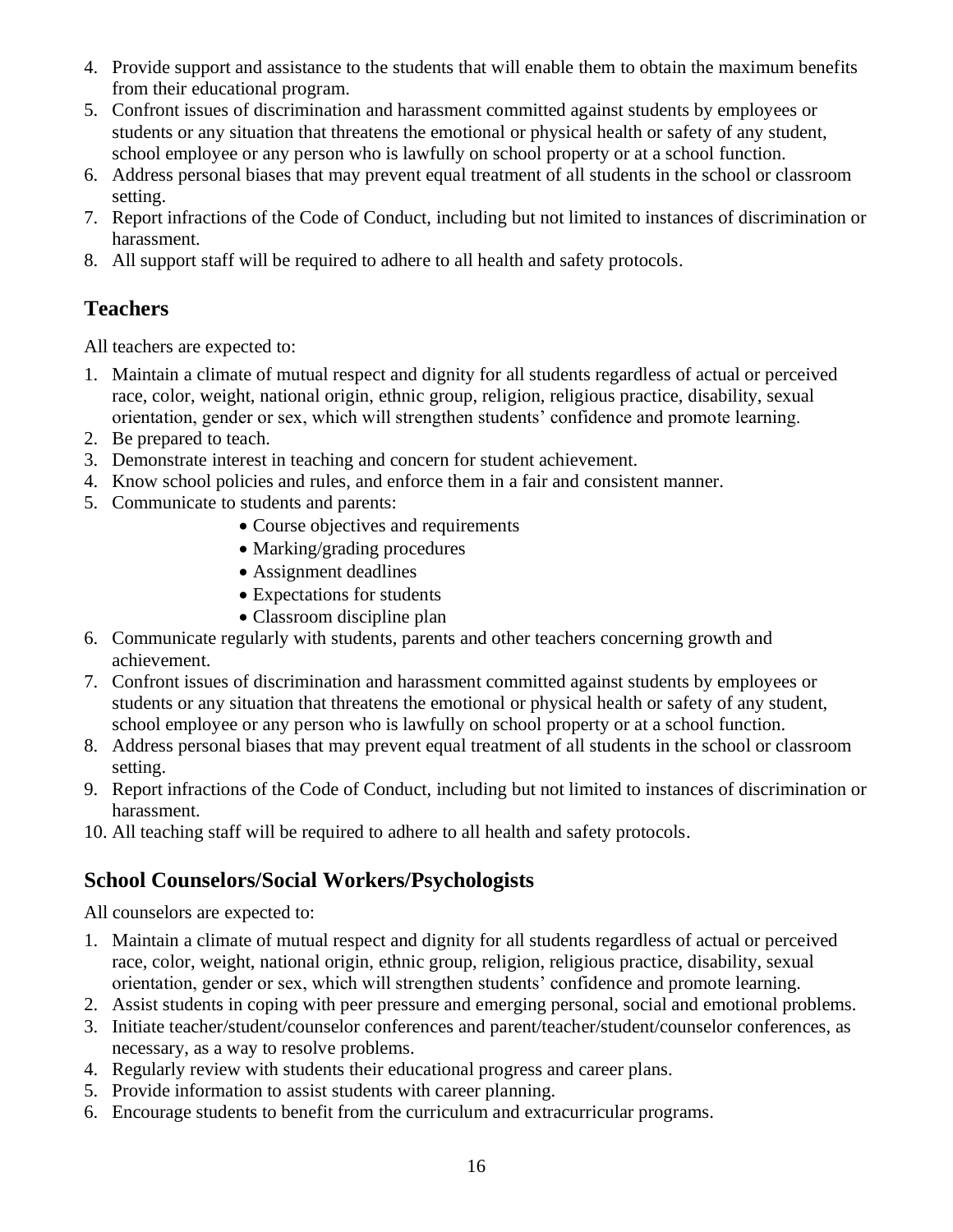- 7. Confront issues of discrimination and harassment committed against students by employees or students or any situation that threatens the emotional or physical health or safety of any student, school employee or any person who is lawfully on school property or at a school function.
- 8. Address personal biases that may prevent equal treatment of all students in the school or classroom setting.
- 9. Report infractions of the Code of Conduct, including but not limited to instances of discrimination or harassment.
- 10. All counseling staff will be required to adhere to all health and safety protocols.

# **Building Level Administrators**

All administrators are expected to:

- 1. Maintain a climate of mutual respect and dignity for all students regardless of actual or perceived race, color, weight, national origin, ethnic group, religion, religious practice, disability, sexual orientation, gender or sex, which will strengthen students' confidence and promote learning.
- 2. Promote a safe, orderly and stimulating school environment, supporting active teaching and learning.
- 3. Ensure that students and staff have the opportunity to communicate regularly with the principal and approach the principal for redress of grievances.
- 4. Evaluate on a regular basis all instructional programs.
- 5. Support the development of student participation in appropriate extracurricular activities.
- 6. Confront issues of discrimination and harassment committed against students by employees or students or any situation that threatens the emotional or physical health or safety of any student, school employee or any person who is lawfully on school property or at a school function.
- 7. Address personal biases that may prevent equal treatment of all students in the school or classroom setting.
- 8. Be responsible for enforcing the code of conduct and ensuring that all cases are resolved promptly and fairly.
- 9. All administrators will be required to adhere to all health and safety protocols.

# **District Level Administrators**

All administrators are expected to:

- 1. Maintain a climate of mutual respect and dignity for all students regardless of actual or perceived race, color, weight, national origin, ethnic group, religion, religious practice, disability, sexual orientation, gender or sex, which will strengthen students' confidence and promote learning.
- 2. Promote a safe, orderly and stimulating school environment, supporting active teaching and learning.
- 3. Review with other administrators the policies of the Board of Education and state and federal laws relating to school operations and management.
- 4. Inform the board about educational trends relating to student discipline.
- 5. Work to create instructional programs that minimize problems of misconduct and are sensitive to student and teacher needs.
- 6. Confront issues of discrimination and harassment committed against students by employees or students or any situation that threatens the emotional or physical health or safety of any student, school employee or any person who is lawfully on school property or at a school function.
- 7. Address personal biases that may prevent equal treatment of all students in the school or classroom setting.
- 8. Work with other administrators in enforcing the code of conduct and ensuring that all cases are resolved promptly and fairly.
- 9. All administrators will be required to adhere to all health and safety protocols.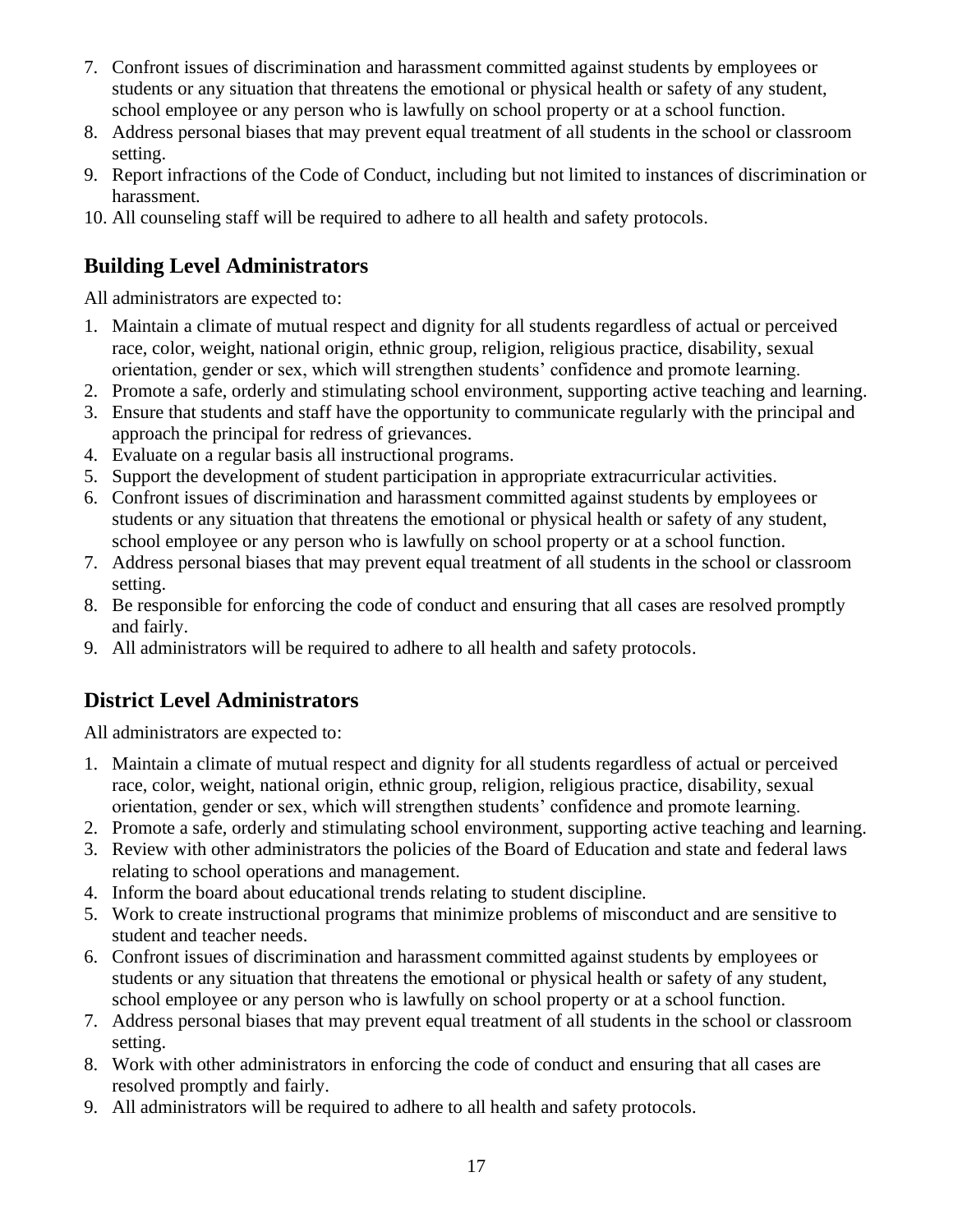# **Board of Education**

All board members are expected to:

- 1. Collaborate with student, teacher, administrator, and parent organizations, school safety personnel and other school personnel to develop a code of conduct that clearly defines expectations for the conduct of students, district personnel and visitors on school property and at school functions.
- 2. Adopt and review at least annually the district's code of conduct to evaluate the code's effectiveness and the fairness and consistency of its implementation.
- 3. Lead by example by conducting board meetings in a professional, respectful, courteous manner.
- 4. All board of education members will be required to adhere to all health and safety protocols.

# **STUDENT CONDUCT – DEFINITIONS**

The Board of Education expects all students to conduct themselves in an appropriate and civil manner, with proper regard for the rights and welfare of other students, District personnel and other members of the school community and for the care of school facilities and equipment. For purposes of this code, the following definitions apply:

*Disruptive student* means an elementary or secondary student under the age of 21 who is substantially disruptive of the educational process or substantially interferes with the teacher's authority over the classroom or interferes with a bus driver's ability to safely operate a school bus.

*Parent* means parent, guardian or person in parental relation to a student.

*Employee* means any person receiving compensation from a school district or employee of a contracted service provider or worker placed within the school under a public assistance employment program, pursuant to title nine-B of article five of the Social Services Law, and consistent with the provisions of such title for the provision of services to such district, its students or employees, directly or through contract, whereby such services performed by such persons involve direct student contact (Education Law §§11[4] and 1125[3]).

*School property* means in or within any building, structure, athletic playing field, playground, parking lot or land contained within the real property boundary line of a public elementary or secondary school, or in or on a school bus (Education Law § 11[1]).

*School Bus* means every motor vehicle owned by a public or governmental agency or private school and operated for the transportation of pupils, children of pupils, teachers and other persons acting in a supervisory capacity, to or from school or school activities, or, privately owned and operated for compensation for the transportation of pupils, children of pupils, teachers and other persons acting in a supervisory capacity to or from school or school activities (Education Law §11[1] and Vehicle and Traffic Law §142).

*School function* means any school-sponsored extra-curricular event or activity (Education §11[2]).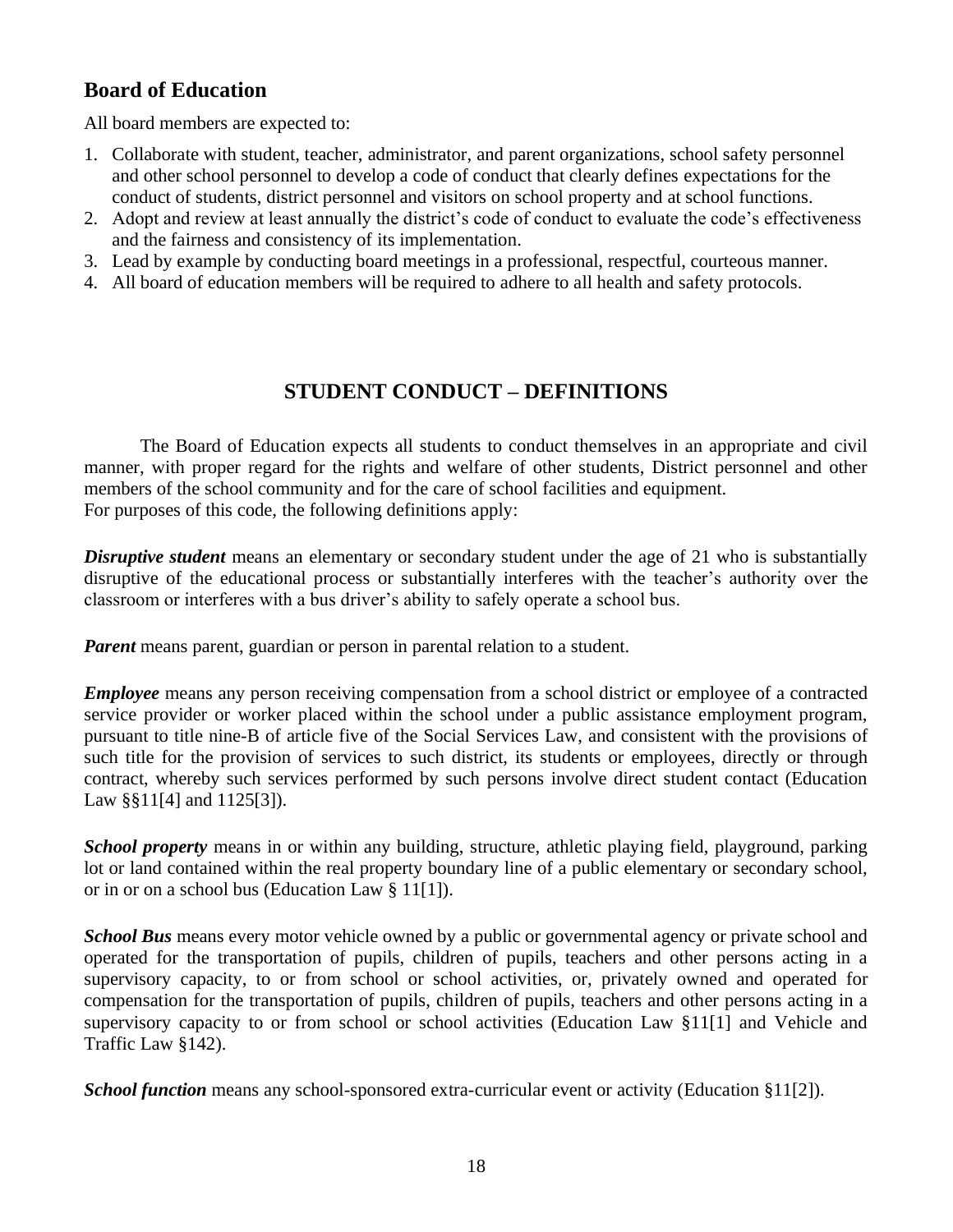*Violent student* means a student under the age of 21 whom:

- 1. Commits an act of violence upon a school employee, or attempts to do so.
- 2. Commits, while on school property or at a school function, an act of violence upon another student or any other person lawfully on school property or at the school function, or attempts to do so.
- 3. Possesses, while on school property or at a school function, a weapon.
- 4. Displays, while on school property or at a school function, what appears to be a weapon.
- 5. Threatens, while on school property or at a school function, to use a weapon.
- 6. Knowingly and intentionally damages or destroys the personal property of any school employee or any person lawfully on school property or at a school function.
- 7. Knowingly and intentionally damages or destroys school district property.

*Weapon* means a firearm as defined in 18 USC Section 921 for purposes of the Gun-Free Schools Act. It also means any other gun, BB gun, pistol, revolver, shotgun, rifle, machine gun, disguised gun, dagger, dirk, razor, stiletto, pocketknife, switchblade knife, gravity knife, brass knuckles, sling shot, metal knuckle knife, box cutter, cane sword, electronic dart gun, Kung Fu star, electronic stun gun, pepper spray, or other noxious spray, explosive or incendiary bomb, or other device, instrument, material or substance that can cause physical injury or death when used to cause physical injury or death.

**Disability** means (a) a physical, mental or medical impairment resulting from anatomical, physiological, genetic or neurological conditions which prevents the exercise of a normal bodily function or is demonstrable by medically accepted clinical or laboratory diagnostic techniques or (b) a record of such an impairment or (c) a condition regarded by others as such an impairment, provided, however, that in all provisions of this article dealing with employment, the term must be limited to disabilities which, upon the provision of reasonable accommodations, do not prevent the complainant from performing in a reasonable manner the activities involved in the job or occupation sough or held (Education Law §11[4] and Executive Law §292[21]).

*Harassment* means the creation of a hostile environment by conduct, with or by verbal threats, intimidation or abuse that has or would have the effect of unreasonably and substantially interfering with a student's educational performance, opportunities or benefits, or mental, emotional or physical wellbeing; or conduct, verbal threats, intimidation or abuse that reasonably causes or would reasonably be expected to cause a student to fear for his or her physical safety; the harassing behavior may be based on a person's actual or perceived race, color, weight, national origin, ethnic group, religion, religious practice, disability, sex, sexual orientation or gender (identity or expression) (Education Law §11[7]).

**Sexual orientation** means actual or perceived heterosexuality, homosexuality or bisexuality (Education Law §11[5]).

*Gender* means actual or perceived sex and shall include a person's gender identity or expression (Education Law §11[6].

*Hazing* is a form of harassment, which involves committing an act against a student or coercing a student into committing an act that creates a risk of or causes emotional, physical, psychological harm to a person, in order for the student to be initiated or affiliated with a student or other organization, or for any other purpose. Consent or acquiescence is no defense to hazing: i.e., the implied or expressed consent of a person or persons to hazing shall not be a defense to discipline under this policy.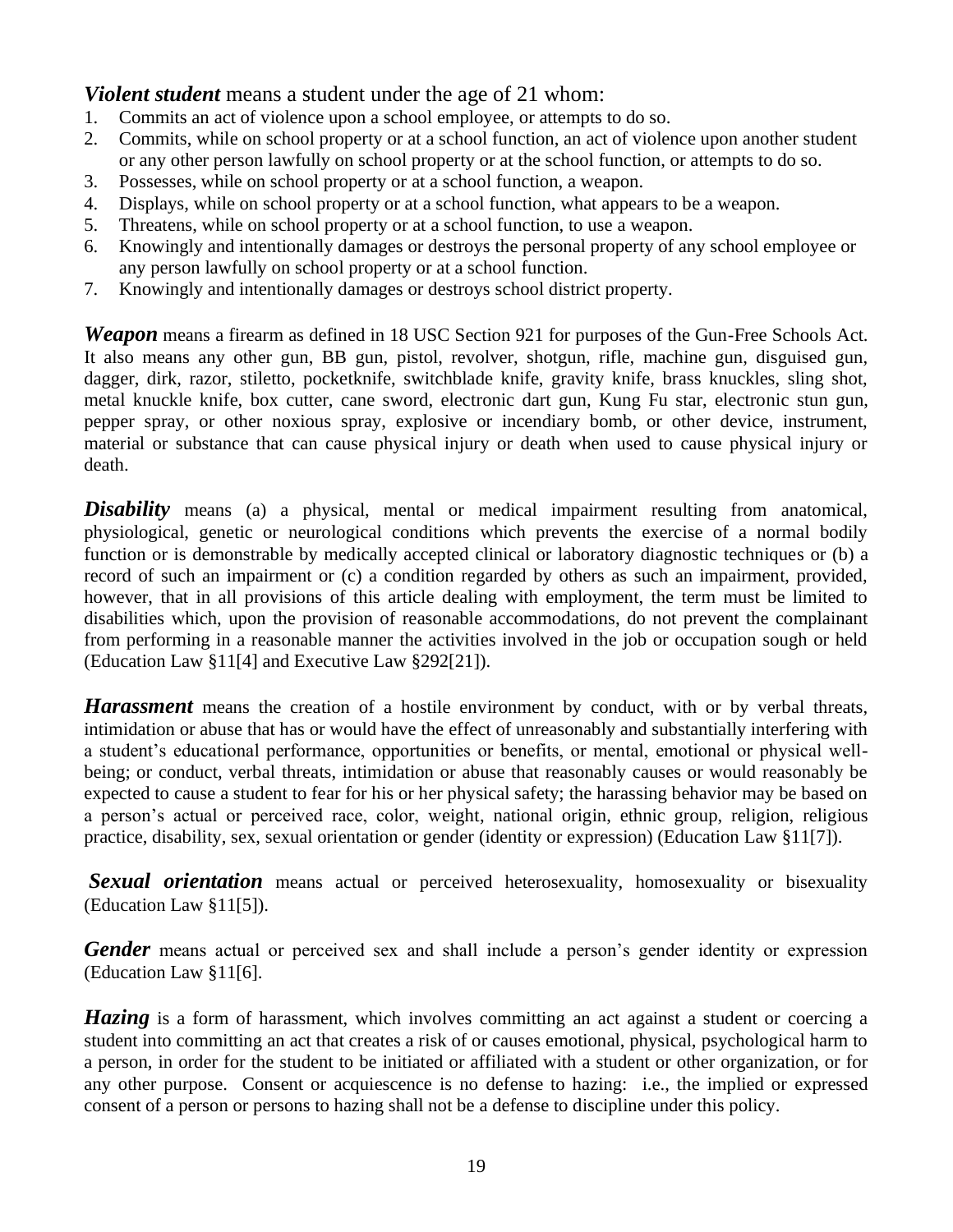*Bullying* is a form of harassment that consists of inappropriate and often persistent behavior including threats or intimidation of others, treating others cruelly, terrorizing, coercing, or habitual put-downs and or badgering of others.

Bullying occurs when someone purposely says or does mean or hurtful things to another person who has a hard time defending oneself or is in an otherwise vulnerable position.

*Cyber-bullying* refers to any harassment/bullying, on or off school property, which occurs via the internet, cell phones or other electronic devices.

**Sexting** refers to an act of sending sexually explicit photos, images, text messages, or e-mails by using a cell phone or other electronic device.

The Board of Education recognizes the need to make its expectations for student conduct while on school property or at school functions specific and clear. Students who will not accept responsibility for their own behavior and violate school rules will be required to accept the penalties for their conduct.

## **STUDENT DRESS CODE**

All students are expected to give proper attention to personal cleanliness and to dress appropriately for school and school functions. Students and their parents have the primary responsibility for acceptable student dress and appearance. Teachers and all other district personnel should exemplify and reinforce acceptable student dress and help students develop an understanding of appropriate appearance in the school setting.

A student's dress, grooming and appearance, including hair style/color, jewelry, make-up and nails, shall:

- 1. be safe, appropriate and not disrupt or interfere with the educational process.
- **2.** recognize that extremely brief garments including but not limited to **short shorts, tube tops, net tops, halter-tops, spaghetti straps, plunging necklines (front and/or back), short skirts, and seethrough garments will not be tolerated.**
- 3. ensure that under-garments are completely covered with outer clothing.
- 4. include footwear at all times. Footwear that is a safety hazard will not be allowed.
- 5. not include headwear in the building except for a medical or religious purpose.
- 6. **hats, bandanas, and sunglasses must be placed in the lockers upon entrance to school**.
- 7. not include "dog" neck and wrist collars. Excessive length chains and jewelry with spikes are prohibited.
- 8. not include items that are vulgar, obscene, and libelous or denigrate others because of race, color, weight, national origin, ethnic group, religion, religious practice, disability, sexual orientation, gender and sex.
- 9. not promote and/or endorse the use of alcohol, tobacco or illegal drugs and/or encourage other illegal or violent activities.
- 10. not include the wearing of long leather or trench coats of any color.
- 11. moderation of perfumes and body sprays to avoid any allergy issues.

Students who violate the student dress code shall be required to modify their appearance by covering or removing the offending item and, if necessary or practical, replacing it with an acceptable item. Any student who refuses to do so shall be subject to discipline, up to and including in-school suspension for the day. Any student who repeatedly fails to comply with the dress code shall be subject to further discipline, up to and including out of school suspension.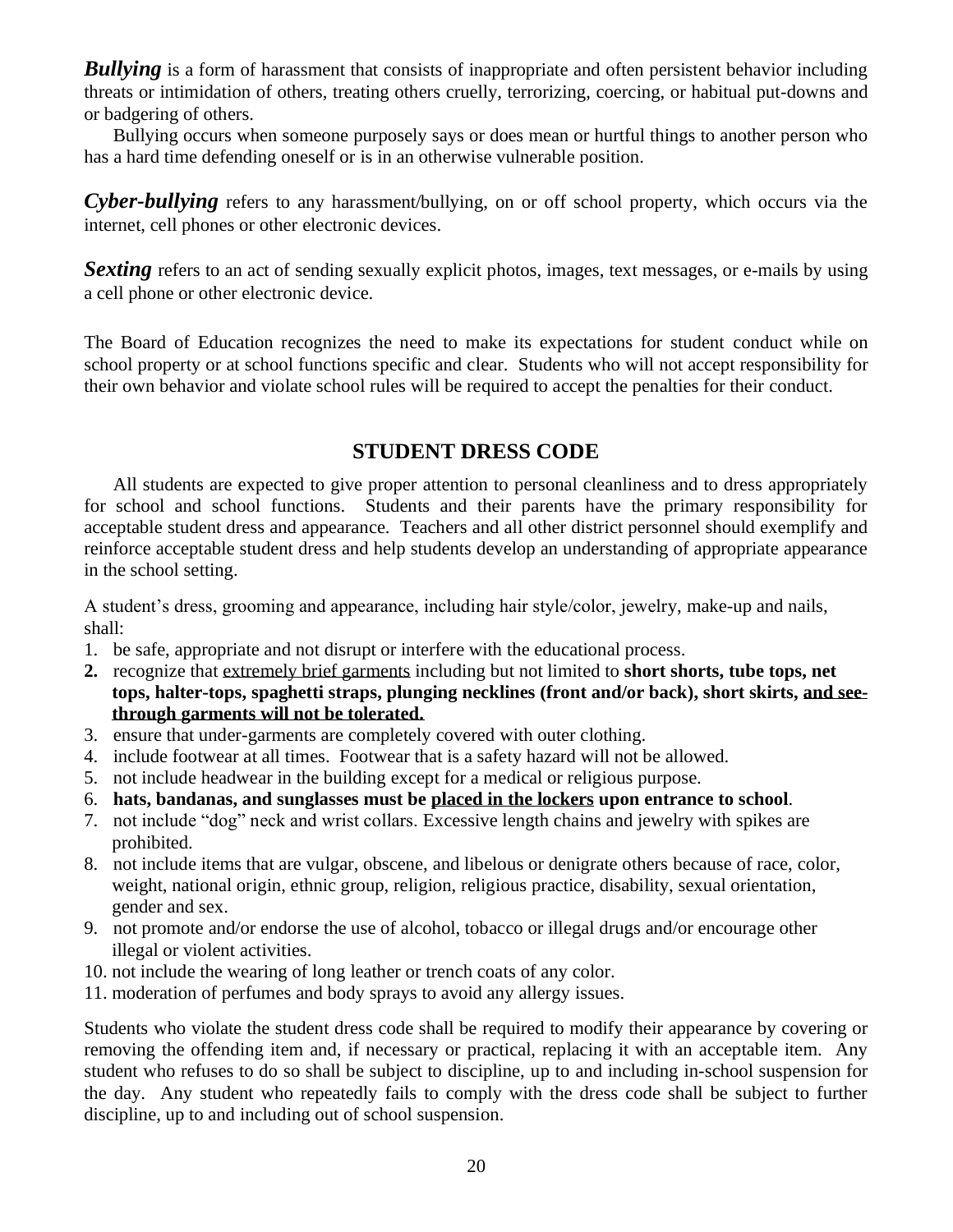# **PROHIBITED STUDENT CONDUCT**

A student may be subject to disciplinary action when he/she behaves in a manner that is:

## 1**. Disorderly**; that is:

- a. fighting, assaulting or behaving violently,
- b. threatening another with bodily harm,
- c. harassment, bullying, or intimidating students or school personnel (see policies Anti-Harassment #3420, Bullying: Peer Abuse in the Schools #7552, Disability Harassment/Discrimination # 7622 and Sexual Harassment #7551),
- d. making unreasonable noise,
- e. being untruthful with school personnel or making false reports,
- f. possessing electronic devices such as, but not limited to: video/audio players & recorders, remote controls, electronic games, beepers, pagers, cellular phones,
- g. obstructing vehicular or pedestrian traffic,
- h. driving recklessly,
- i. creating a hazardous or physically offensive condition by an act which serves no legitimate purpose,
- j. loitering or trespassing
- k. being present on or entering into any school property, function or vehicle without authorization,
- l. disrupts or is reasonably likely to disrupt the educational process or school operations;
- 2. **Insubordinate**; that is, failing to comply with the lawful directions of teachers, school administrators or other school employees in charge of the student; bus drivers, bus monitors and bus aides, law enforcement officers

# 3. **Engages in any of the following forms of academic misconduct**:

- a. tardiness,
- b. missing or leaving school or class without permission or excuse,
- c. cheating, plagiarism, copyright/trademark violations or assisting another in such conduct
- d. violation of the Board of Education policy on Acceptable Use Policy for All Voice, Video and Data Systems #7215, Internet Protection Act #8271
- e. improperly altering documents or records.

## 4. **Endangers the safety, health, morals, or welfare of themselves or others by any act, including but not limited to**:

- a. fighting, assaulting or behaving violently, threatening another with bodily harm,
- b. harassment or illegal discrimination, which includes the use of race, color, weight, creed, national origin, ethnic group, religion, religious practice, sex, gender, sexual orientation or disability as a basis for treating another in a negative manner. (Reference policies on Sexual Harassment, Anti-Bullying, Hazing)
- c. bullying
- d. cyber-bullying
- e. sexting
- f. making unreasonable noise,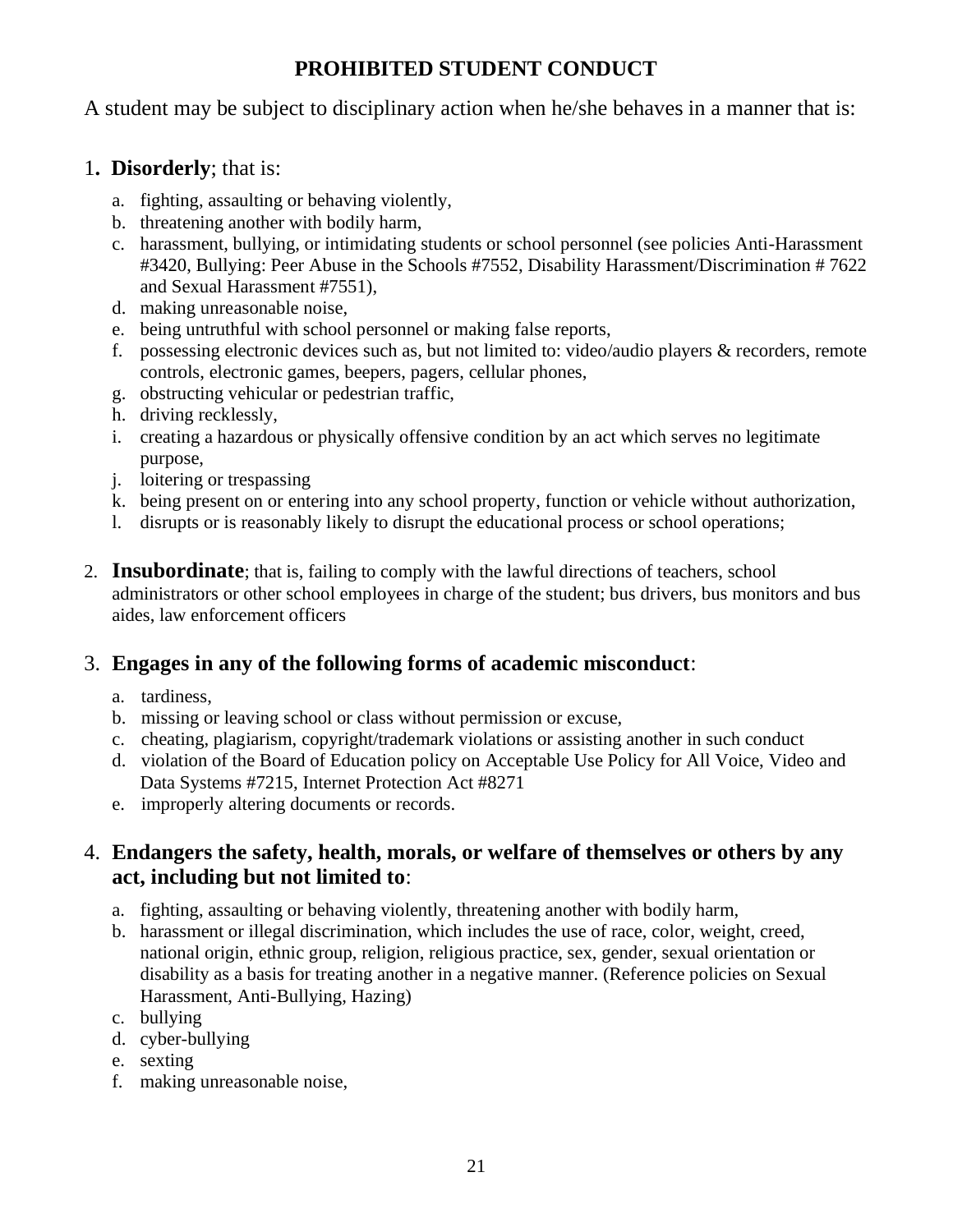- g. possession, use, distribution, transfer or sale of tobacco or tobacco products, alcohol, drugs or other controlled substances, drug paraphernalia or synthetic cannabinoid products including but not limited to incense herbal mixture potpourri (see Alcohol, Tobacco, Drug and Other Substances #7320),
- h. possession, use, or sale of weapons, fireworks, or other dangerous or prohibited objects or contraband. Dangerous objects include, but are not limited to: guns, starter pistols, knives of any kind (including all types of pocket knives), razors, box cutters, clubs, metal knuckles, nunchucks, Kung Fu stars, explosives, and any instrument, article or substance, which under the circumstances in which it is used, attempted to be used or threatened to be used, is readily capable of causing death or other serious physical injury. Any object that resembles a dangerous object (such as a fake gun) will be considered a prohibited object.
- i. using obscene, profane, lewd, vulgar or abusive language or behavior,
- j. possession, sale, distribution, transfer or use of lewd or obscene materials,
- k. gambling,
- l. hazing,
- m. extortion,
- n. theft,
- o. vandalism, willfully defacing, damaging or destroying school property or vehicles used by entities under contract with the district to provide services for the district. Willfully defacing, vandalizing, damaging or destroying the property of others on school premises, at school functions or on school buses under contract to the district, or
- p. misuse of school information technology (Acceptable Use Policy for All Voice, Video and Data Systems #7215, Internet Protection Act #8271) or other school property.

## **5. Engages in conduct that violates Board's rules and regulations for the maintenance of public order on school property in the Public Conduct on School Property section or Federal, State or local laws.**

# **District Bully Prevention Rules:**

**Rule 1:** We will not bully others.

**Rule 2:** We will try to help students who are bullied.

**Rule 3:** We will try to include students who are left out.

**Rule 4:** If we know that somebody is being bullied, we will tell an adult at school and an adult at

home.

*Olweus Bully Prevention Program*

Different forms or kinds of bullying may include:

• Verbal bullying, being socially excluded or isolated, being physically bullied, being bullied through lies or false rumors, having money or other items taken or damaged, being threatened or forced to do things, racial bullying, sexual bullying, and cyber-bullying.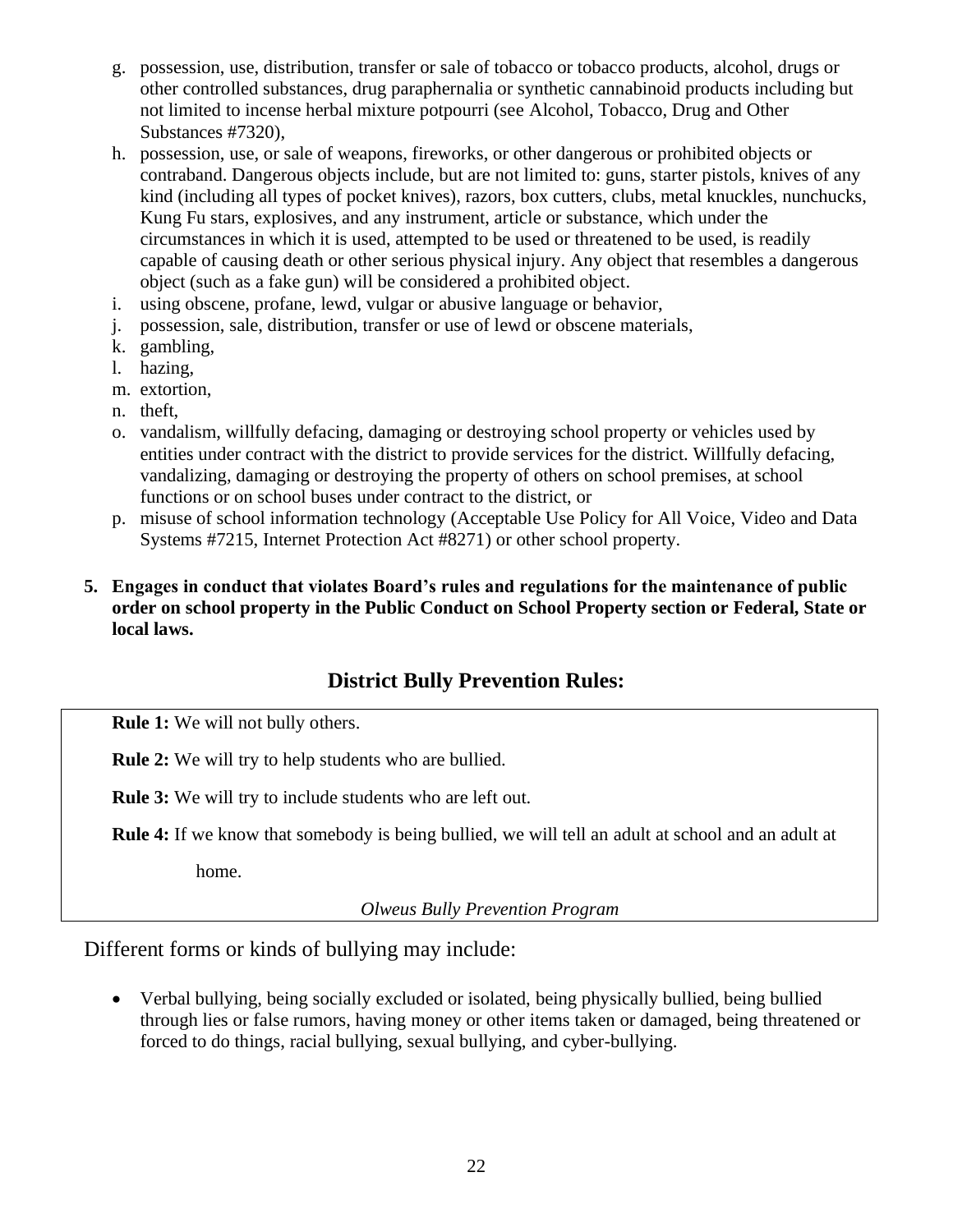## **REPORTING PROCEDURES**

Students are to report any incidents of discrimination, harassment, bullying, cyberbullying, hazing, or sexting by completing a "Harassment/Bullying Prevention Form". These forms are located in the school library, the guidance office and in the buildings main office. Forms can also be accessed and completed online on the district's homepage. Forms can be deposited into any specified drop boxes in the building or turned into the main office. Online forms can be e-mailed directly to the appropriate building administrator.

# **DIGNITY ACT COORDINATOR**

The Board of Education has designated the following individual as the Dignity Act Coordinator who has been thoroughly trained to handle human relations in the areas of race, color, weight, national origin, ethnic group, religion, religious practice, disability, sexual orientation, gender and sex. This person will serve as a resource and be responsible for the oversight of investigatory procedures of all allegations of bullying. The Dignity Act Coordinator can be contacted at:

Mrs. Lacey Eaves, Director of Curriculum, Instruction and Special Programs [leaves@ovcs.org](mailto:leaves@ovcs.org) Or Mrs. Shelly Richards, Principal P-12 [srichard@ovcs.org](mailto:srichard@ovcs.org) 125 County Rte. 13A P.O. Box 161 S. Otselic, NY 13155 (315) 653-7218

# **OFF CAMPUS & NON-SCHOOL DAY MISCONDUCT**

Students may be disciplined for violations of school district policies and the Code of Conduct when there is a connection to or impact, effect on school students, personnel, activities, functions or property. Examples of misconduct include but are not limited to: cyber-bullying, sexting, threatening or harassing students or school personnel through the use of electronic devices.

# **TEACHER DISCIPLINE PROCEDURE FOR THE CLASSROOM**

Staff will typically follow these guidelines but can vary depending on the incident:

- 1. Verbal warning
- 2. Conference with student
- 3. Change student seat
- 4. Notification to parent/guardian
- 5. Sent to office with a disciplinary referral and parent notification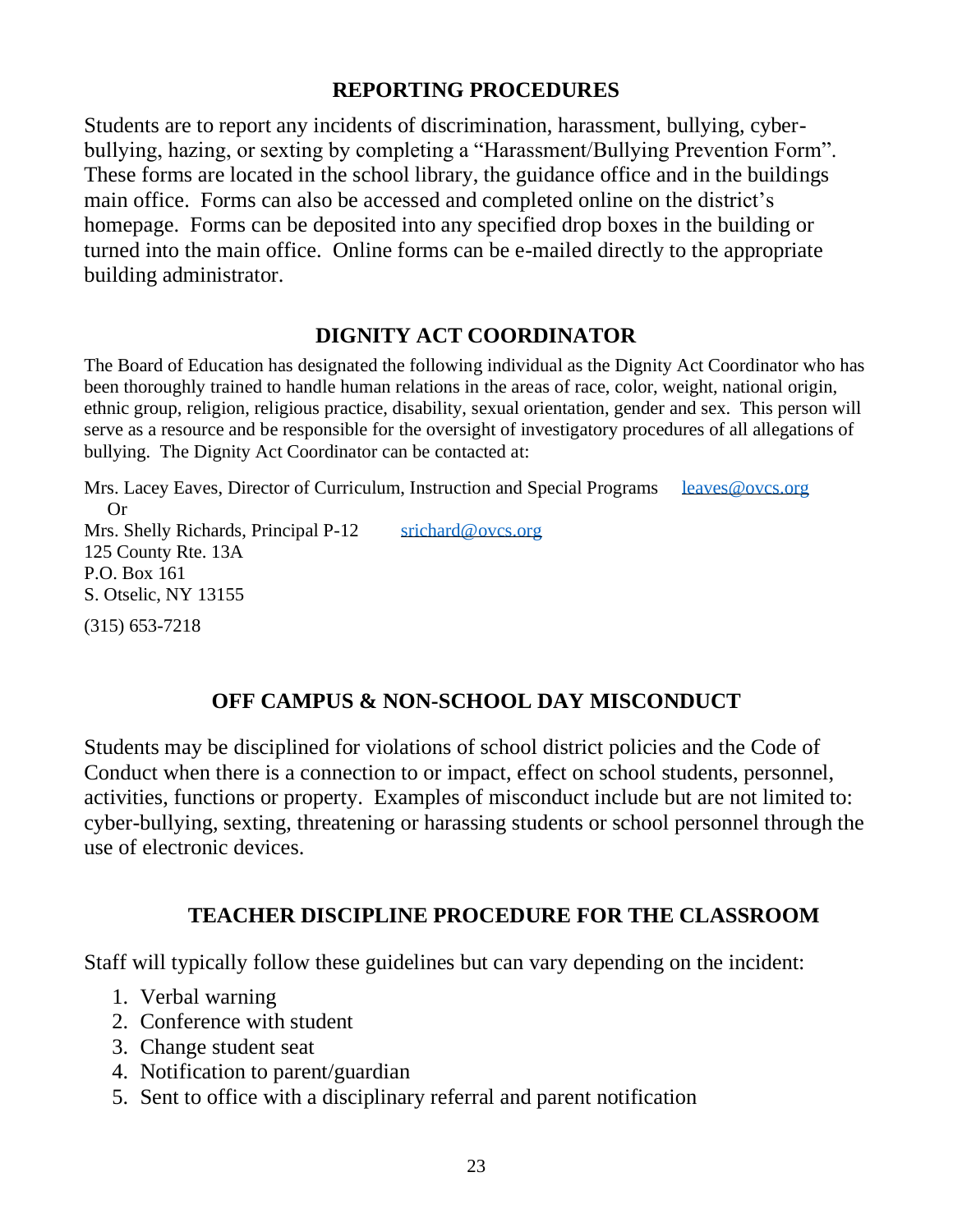# **ADMINISTRATOR DISCIPLINARY PROCEDURES**

In determining the appropriate disciplinary action, school personnel authorized to impose disciplinary penalties will consider the following:

- 1. The student's age.
- 2. The nature of the offense and the circumstances that led to the offense.
- 3. The student's prior disciplinary record.
- 4. The effectiveness of other forms of discipline.
- 5. Information from student, parents, teachers and/or others, as appropriate.
- 6. Other extenuating circumstances.

# **PENALTIES**

Students who are found to have violated the district's code of conduct may be subject to the following penalties, either alone or in combination.

- 1. Oral warning
- 2. Written warning
- 3. Oral and written notification to parent
- 4. Detention
- 5. Suspension from transportation
- 6. Suspension from athletic participation
- 7. Suspension from social or extracurricular activities
- 8. Suspension of other privileges
- 9. In-school suspension or exclusion from a particular class
- 10.Removal from classroom by teacher or principal
- 11.Short-term (five days or less) suspension from school
- 12.Long-term (more than five days) suspension from school
- 13.Permanent suspension from school

# **DISCIPLINE FOR PROHIBITED STUDENT CONDUCT**

A student will be subject to disciplinary action for any behavior that is deemed detrimental or disruptive to the educational process. The Administration has the authority to determine the consequences of an incident based on history, severity, age, grade level and any other relevant information.

# **Procedure for All Disciplinary Incidents**

- 1. Incident reported
- 2. Interview
- 3. Student presents their version of the facts
- 4. Consequences determined for incident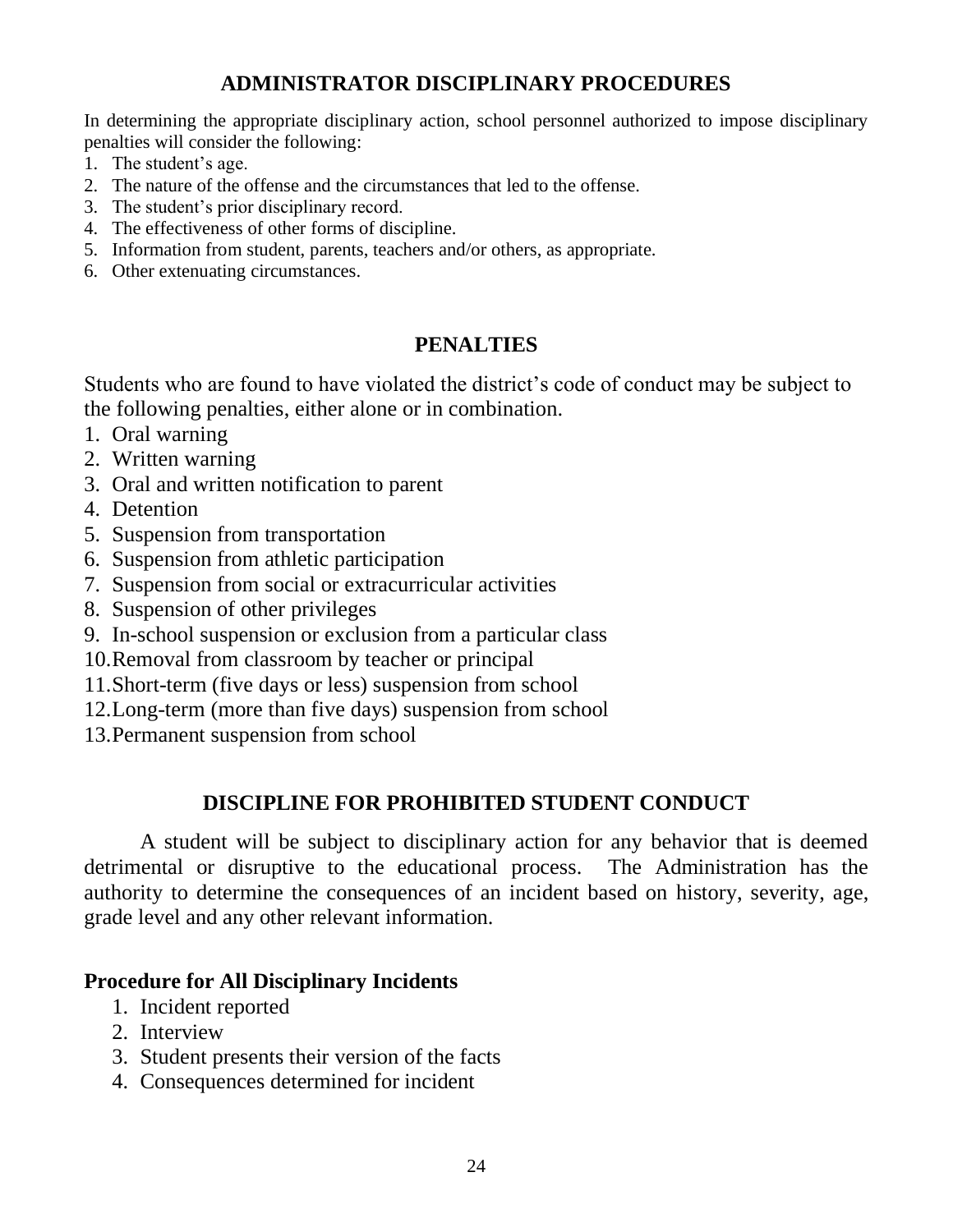# **Disciplinary Options**

- **Step 1** Administrator/Teacher conference with student and disciplinary action may include verbal warning/written warning
- **Step 2-** Detention (lunchtime or other)
- **Step 3-** In-School-Suspension
- **Step 4-** Out-of-School suspension
- **Step 5-** Superintendent's Hearing

| <b>OCCURRENCE</b>                      | 1sr            | 2 <sub>ND</sub> | 3 <sub>RD</sub> | $4$ TH         | 5TH            |
|----------------------------------------|----------------|-----------------|-----------------|----------------|----------------|
| <b>INFRACTION</b>                      | <b>STEPS</b>   | <b>STEPS</b>    | <b>STEPS</b>    | <b>STEPS</b>   | <b>STEPS</b>   |
| Assault/violence - Threat of           | $3 - 5$        | $4 - 5$         | $4 - 5$         | $4 - 5$        | $4 - 5$        |
| Bullying/Cyber Bullying/Cyber Threat   | $1 - 5$        | $2 - 5$         | $3 - 5$         | $3 - 5$        | $3 - 5$        |
| <b>Cutting Class</b>                   | $1 - 2$        | $2 - 3$         | $3-4$           | $3 - 5$        | $3 - 5$        |
| Discrimination                         | $1 - 5$        | $2 - 5$         | $3 - 5$         | $3 - 5$        | $3 - 5$        |
| Drugs/Alcohol - Use of/Sale of         | $4 - 5$        | $4 - 5$         | $4 - 5$         | $4 - 5$        | $4 - 5$        |
| Endangerment - Threat of               | $1 - 5$        | $1 - 5$         | $1 - 5$         | $1 - 5$        | $1 - 5$        |
| Explosives – Threat of                 | $4 - 5$        | 5               | $5\overline{)}$ | 5              | 5 <sup>5</sup> |
| Fighting – Threat of                   | $3 - 5$        | $4 - 5$         | $4 - 5$         | $4 - 5$        | $4 - 5$        |
| Gambling                               | $3 - 5$        | $3 - 5$         | $3 - 5$         | $3 - 5$        | $3 - 5$        |
| Harassment                             | $1 - 5$        | $2 - 5$         | $3 - 5$         | $3 - 5$        | $3 - 5$        |
| Insubordination                        | $1 - 5$        | $2 - 5$         | $3 - 5$         | $3 - 5$        | $3 - 5$        |
| Leaving Building                       | $1 - 5$        | $3 - 5$         | $4 - 5$         | $4 - 5$        | $4 - 5$        |
| Leaving Grounds                        | $3 - 5$        | $4 - 5$         | $4 - 5$         | $4 - 5$        | $4 - 5$        |
| Misconduct-Disruptive                  | $1 - 5$        | $2 - 5$         | $2 - 5$         | $3 - 5$        | $3 - 5$        |
| Profanity (Non-directed)               | $1 - 3$        | $2 - 3$         | $3-4$           | $3-4$          | $4 - 5$        |
| Profanity (Directed)                   | $3 - 5$        | $4 - 5$         | $4 - 5$         | $4 - 5$        | $4 - 5$        |
| Tardiness-unexcused                    | $\mathbf{1}$   | $\overline{2}$  | $\overline{3}$  | 3              | $\overline{4}$ |
| Theft                                  | $3 - 5$        | $3 - 5$         | $3 - 5$         | $3 - 5$        | $3 - 5$        |
| Tobacco/Vaping Products-Use of/Sale of | $3 - 5$        | $3 - 5$         | $3 - 5$         | $3 - 5$        | $3 - 5$        |
| Truancy                                | $\overline{3}$ | $\overline{3}$  | 3               | $\overline{3}$ | 5              |
| Unauthorized Unsupervised Area         | $1 - 5$        | $3 - 5$         | $4 - 5$         | $4 - 5$        | $4 - 5$        |
| Vandalism – must repay or repair       | $1 - 5$        | $2 - 5$         | $3 - 5$         | $4 - 5$        | 5              |
| Weapon – Possession of/Threat of Use   | $4 - 5$        | $4 - 5$         | 5               | 5              | 5              |

| <b>Academic Misconduct</b> | <sup>1</sup> Student receives a grade zero for work or examination |
|----------------------------|--------------------------------------------------------------------|
| Library Misconduct         | Restricted use of Library                                          |
| Pass Abuse                 | Pass restriction for a minimum of 10 school days                   |

Please note: Any suspension from attendance may be imposed only in accordance with Education Law, which allows the questioning of an accuser. The building administrator shall determine the type and extent of punishment. The suspension for possession of a weapon shall not be less than one year, unless the Superintendent modifies the punishment.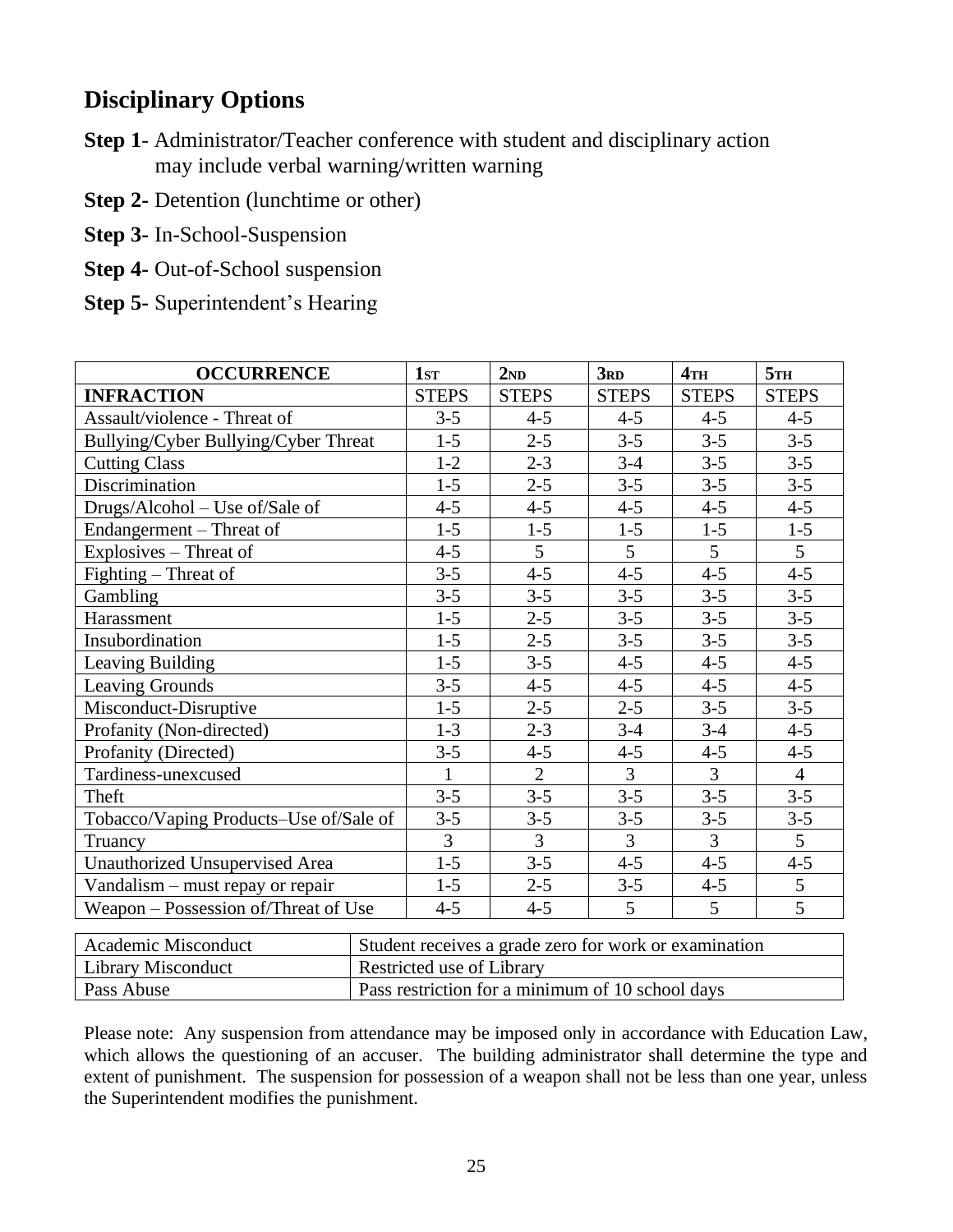#### **NETWORK/INTERNET**

Students are responsible for good behavior on school computer networks just as in the classroom and school rules apply. The network is provided for students to do school related work.

Access to the network and Internet are privileges. Students must take the responsibility for their actions on these and follow sound protocol. Parental permission must be granted, on the *Acceptable Use Form*, for the student to have access and this permission will be kept on file for the school year.

The district maintains a network storage area for student work, which is deemed school property and can be periodically checked by administrators.

Any student who does not honor the agreement or uses the network or internet irresponsibly, (ie: cyber-bullying) may lose access.

# **Technology, Information Services, Computers, Internet Acceptable Use Policy Disciplinary Options:**

Step 1- Administrator/Teacher conference with student and disciplinary action

Step 2- Detention and 5 days off the network

Step 3- In-School suspension and 10 days off network

Step 4- Out-of-School suspension and 20 days off the network

Step 5- Superintendent's Hearing and network privileges revoked permanently

| <b>OCCURENCE</b>                                     | 1 <sub>st</sub> | 2 <sub>nd</sub> | 3rd          | 4 <sub>th</sub> | 5 <sub>th</sub> |
|------------------------------------------------------|-----------------|-----------------|--------------|-----------------|-----------------|
| <b>INFRACTION</b>                                    | <b>Steps</b>    | <b>Steps</b>    | <b>Steps</b> | <b>Steps</b>    | <b>Steps</b>    |
| Engaging in an illegal act                           | $4 - 5$         | $4 - 5$         | $4 - 5$      | $4 - 5$         | $4 - 5$         |
| Violating copyright laws                             | $4 - 5$         | $4 - 5$         | $4 - 5$      | $4 - 5$         | $4 - 5$         |
| Attempting to override system security               | $3 - 5$         | $3 - 5$         | $3 - 5$      | $3 - 5$         | $3 - 5$         |
| Attempting to gain unauthorized access to the        | $3 - 5$         | $3 - 5$         | $3 - 5$      | $3 - 5$         | $3 - 5$         |
| district educational computer system or any other    |                 |                 |              |                 |                 |
| computer system or go beyond authorized access       |                 |                 |              |                 |                 |
| Engage in practices that threaten the district       | $3 - 5$         | $3 - 5$         | $3 - 5$      | $3 - 5$         | $3 - 5$         |
| educational computer system (i.e. loading files that |                 |                 |              |                 |                 |
| may produce a virus)                                 |                 |                 |              |                 |                 |
| Violating regulations prescribed by the network      | $3 - 5$         | $3 - 5$         | $3 - 5$      | $3 - 5$         | $3 - 5$         |
| administrator                                        |                 |                 |              |                 |                 |
| Sending or displaying offensive messages or pictures | $3 - 5$         | $3 - 5$         | $3 - 5$      | $3 - 5$         | $3 - 5$         |
| Using obscene, profane, lewd, vulgar, rude,          | $3 - 5$         | $3 - 5$         | $3 - 5$      | $4 - 5$         | $4 - 5$         |
| inflammatory, threatening or disrespectful language  |                 |                 |              |                 |                 |
| Harassing, insulting or attacking others             | $3 - 5$         | $3 - 5$         | $3 - 5$      | $4 - 5$         | $4 - 5$         |
| Using the computer system for non educational        | $1 - 2$         | $2 - 3$         | $3 - 4$      | $4 - 5$         | $4 - 5$         |
| purposes (i.e.: playing purely recreational games)   |                 |                 |              |                 |                 |
| Bringing games or other files to school from home    | $1 - 2$         | $2 - 3$         | $3-4$        | $4 - 5$         | $4 - 5$         |
| and using them on district educational computer      |                 |                 |              |                 |                 |
| systems for non-educational purposes                 |                 |                 |              |                 |                 |
| Giving your I.D. and password to others to use       | $1-2$           | $2 - 3$         | $3-4$        | $4 - 5$         | $4 - 5$         |
| Trespassing in others' folders, work, or files       | $2 - 3$         | $2 - 3$         | $3-4$        | $4 - 5$         | $4 - 5$         |
| Using other's passwords                              | $1 - 2$         | $2 - 3$         | $3-4$        | $4 - 5$         | $4 - 5$         |
| Unauthorized use of Personal Computer                | $1 - 2$         | $2 - 3$         | $3 - 4$      | $4 - 5$         | $4 - 5$         |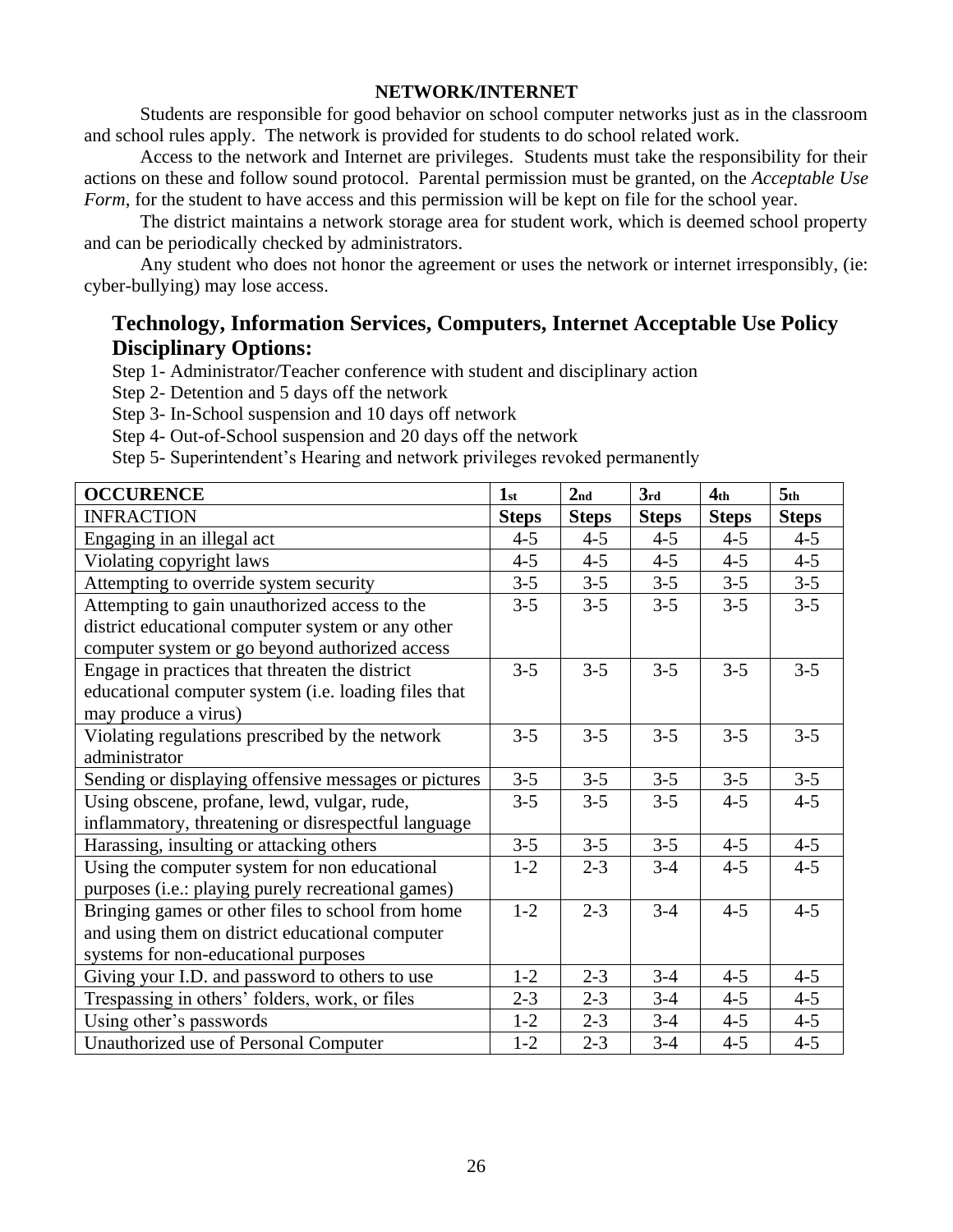## **DISCIPLINE OF STUDENTS WITH DISABILITY**

The Board recognizes that it may be necessary to suspend, remove or otherwise discipline students with disabilities. The Board also recognizes that students with disabilities have certain procedural protections whenever school authorities intend to impose discipline upon them. The Board is committed to ensuring that the procedures followed for disciplining students with disabilities are consistent with the procedural safeguards required by law.

The Code of Conduct affords students with disabilities, who are subject to disciplinary action, no greater or lesser rights than those expressly afforded by applicable federal and state law and regulations.

If the student who is under review for violating the disciplinary code, which could involve a suspension, is a student identified as having a disability, the matter shall be referred to the Committee on Special Education (CSE) before any disciplinary procedure commences or hearing occurs. The CSE shall review the matter to determine if the conduct is a result of the disability. If the CSE determines that the conduct is the result of the disability, the IEP shall be reviewed and modified to meet the needs of the student. If the determination is that the conduct is not the result of the disability, the student may be suspended according to law.

If suspensions total ten days during the school year, the building administrator shall refer the student to the CSE. The matter will be placed on the CSE agenda for review immediately. If the student is endangering himself or others, the CSE will arrange home tutoring until the review. If the behavior that is leading to the consideration of suspension is due primarily to the student's disability, then the student should not be suspended.

The CSE review, with a subsequent recommendation to the Board, will consider if the student's educational placement is appropriate, and if not, make recommendation of another placement. Also reviewed for consideration will be related services needed to help the student make a successful adjustment to placement. The CSE must develop a behavior management plan to meet the student's needs.

The CSE recommendation is forwarded to the Board. If the student's parent or legal guardian disagrees with the Board's decision, due process procedures may be initiated according to applicable law and regulations.

If it is determined that the student's actions were due to the student's disability, then the student's record will show no suspension for the incident. However, if suspension was appropriate, time spent on home tutoring will count as time on suspension and will be reflected on the student's record.

## **SCHOOL REPORTING TIME**

- 1. Homeroom Start Time for students in grades 7-12 is at **7:40 AM**
- 2. Class Start Time for students in grades PreK-6 is at **7:40 AM**
- 3. Students should not arrive prior to 7:30 AM, unless there is an approved event.
- 3. Students who ride the bus will be allowed in the building at 7:30AM
- 4. Students who walk should not arrive prior to 7:30 AM
- 5. Students are considered tardy after **7:50 AM**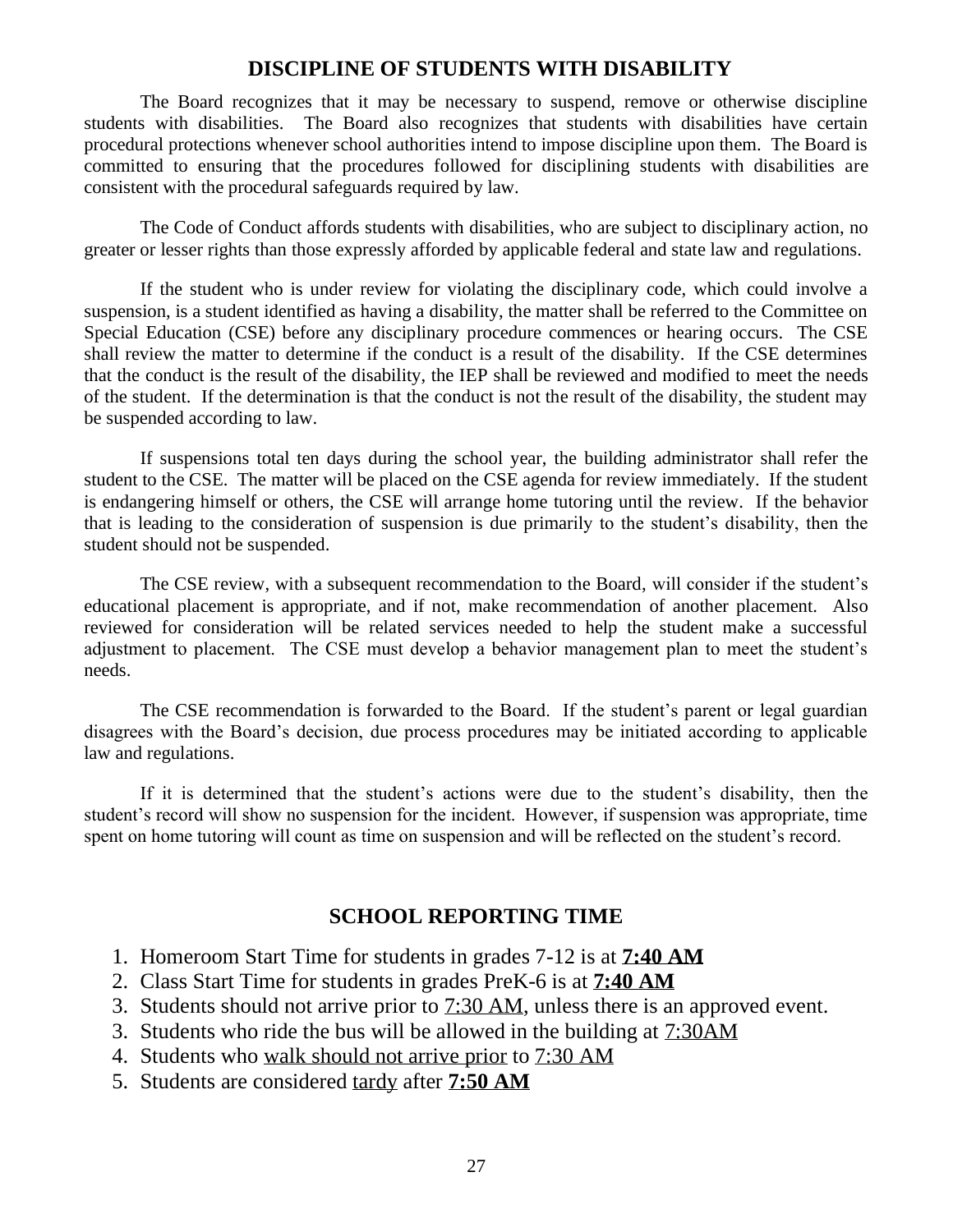## **ATTENDANCE POLICY**

Education Law requires that students enrolled in this District attend school on a daily basis unless legally excused. The educational program offered is predicated upon the presence of the student and requires continuity of instruction. The Board of Education recognizes that regular attendance benefits the student.

## **General Procedures**

- 1. Elementary School-Attendance will be taken at the beginning of the day
	- a. A student arriving after **7:50 AM** will be tardy.
	- b. A student arriving after **11:30 AM** will be considered absent for half day, as well as being tardy.
- 2. Jr.-Sr. High School-Attendance will be taken at the beginning of each class
	- a. A student arriving after **7:50 AM** will considered tardy
	- b. A student will be marked as absent if missing more than twenty minutes of a class
	- c. Participation grades may be given during any class period
- 3. Students who are legally absent from school will be allowed the opportunity to make up work. Students are responsible for making these arrangements.
- 4. Parents should provide written excuses for all absences.
- 5. Students who are absent from school due to illness or condition that warrants the supervision and care of a physician may be eligible for tutoring.
- 6. Attendance online with thumb drive is required for course credit if school continues to be virtual.

## **Attendance Letters**

New York State has mandated the District notify parents of absences at set increments. The Board of Education has set the policy of 10 absences from school or 10 absences from class periods and at increments of five thereafter.

## **Homework for Absent Students**

If a student is legally absent, please contact the school to arrange for the work.

## **TRUANCY**

Any school aged child who is not legally excused or who is not in school during regular session will be considered truant. Students who are truant will be subject to disciplinary action.

## **TARDINESS AT THE JR.-SR. HIGH SCHOOL**

Students are expected to be punctual to school and classes at all times. Students who arrive after the beginning of the first academic period must sign in at main office upon arriving. Students arriving after the designated passing times during the school day will also be considered tardy. Students who are tardy will be subject to disciplinary action.

## **LEAVING SCHOOL**

In order to ensure students' safety, the school maintains a list of individuals who are authorized to obtain the release of students on the Emergency Contact Form. No student may be released to the custody of any individual who is not the parent or guardian of the student, unless the individual is on the form. This form may be amended at any point but must be done in writing. Certified copies of any court documents regarding custodial issues should be submitted to the District to keep on file.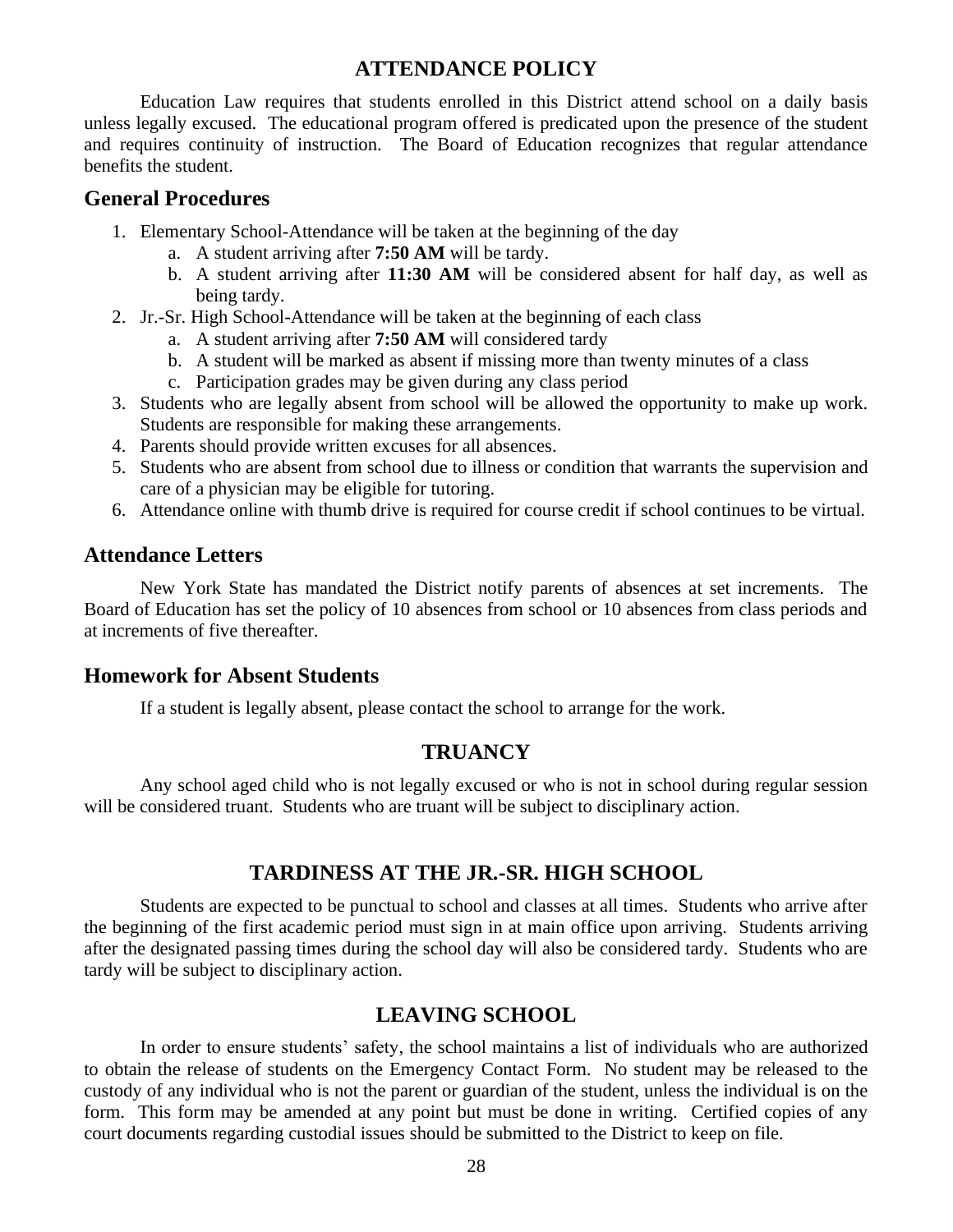The person obtaining the child must report to the main office to sign the student out of the school. A signed note must be given to the office with the following information:

- 1. Name of student
- 2. Date
- 3. Time to be excused
- 4. Destination
- 5. Reason for leaving
- 6. Means of travel from school (if not with a parent/guardian)
- 7. A means of contacting a person to confirm the information
- 8. In the event of an emergency, a District administrator may release the student to an individual not on the list with verification from the parent/guardian.

## **BOOK BAGS AND DUFFLE BAGS**

In order to create safer passageways and hallways, book bags and duffle bags will not be allowed in classrooms and should be stored in the student locker. Students are given ample time between classes to get materials from their lockers.

## **JR.-SR. HIGH SCHOOL LOCKERS**

Lockers will be assigned to each student and may not be changed without permission. For safety, it is best to memorize your combination and not give it to others. This locker is school property and may be searched at any time.

## **ELEMENTARY AFTER SCHOOL ACTIVITIES**

Students that remain in the building after 2:25 PM must be under the direct supervision of a staff member and have written parental permission. They will attend an activity study hall from 2:30-3:00 PM.

## **INTERSCHOLASTIC/EXTRACURRICULAR PROGRAMS**

## **Guidelines**

- 1. Participants need to be academically eligible.
- 2. Participants are expected to attend practice sessions or face disciplinary action.
- 3. If a student quits a program during a season, they may not be able to join another that season.
- 4. Students who present disciplinary problems may forfeit the privilege to participate in interscholastic or extracurricular programs.
- 5. A student must be in school for a full day or have a legal excuse in order to participate or be a spectator.
- 6. Students are expected to arrive on time for activities or could face disciplinary action.
- 7. Students need to follow all aspects of the Code of Conduct or face disciplinary action.
- 8. Students will care for uniforms and parents will be billed if damaged or lost.
- 9. Coaches/Advisors will determine the appropriate squad/placement for the participants.

## **Activities**

| Soccer                 | <b>Basketball</b> | Cheerleading           | Baseball                  | Softball     |
|------------------------|-------------------|------------------------|---------------------------|--------------|
| <b>Musicals</b>        | Concerts          | <b>Club Activities</b> | Dances                    | Fun Nights   |
| Open Gym               | Field Trips       | <b>Award Programs</b>  | <b>Class Activities</b>   | <b>Plays</b> |
| <b>Band</b>            | <b>Book Club</b>  | <b>Honor Society</b>   | Drama Club                | Chorus       |
| Jr. Honor Society      | Biology Club      | <b>School Store</b>    | FFA and Jr. FFA           | Ski Club     |
| <b>Student Council</b> | SADD              | Wrestling              | LPP (Liberty Partnership) | Football     |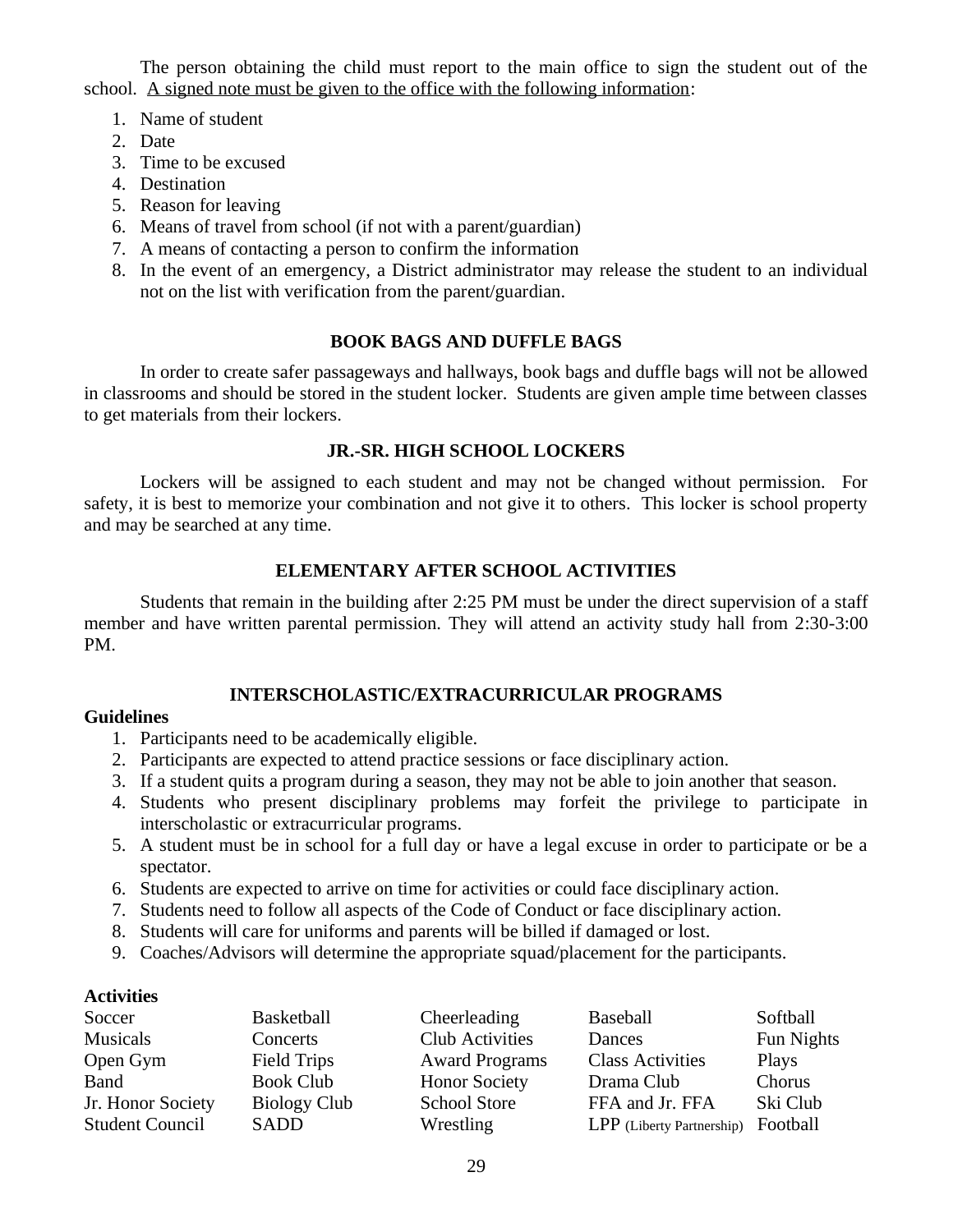Please note: Activities are dependent on participation and are not limited to the aforementioned ones.

## **CLASSROOM EXPECTATIONS**

Expectations should follow the Code of Conduct at all times.

## **CARE OF SCHOOL PROPERTY**

All forms of thievery, vandalism or intentional damage to school or personal property on school grounds are considered serious matters and disciplinary action may result.

#### **MATERIALS LOANED TO STUDENTS**

Students will be loaned textbooks and other school materials, which will be their responsibility. Parents or guardians will be billed for lost or damaged materials. This includes electronic devices.

#### **SEARCH AND SEIZURE**

The Board of Education is committed to ensuring an atmosphere on school property and at school functions that is safe and orderly. To achieve this kind of environment, any school official authorized to impose a disciplinary penalty on a student may question a student about an alleged violation of law or the district code of conduct. Students are not entitled to any sort of "Miranda" type warning before being questioned by school officials, nor are school officials required to contact a student's parent before questioning the student. However, school officials will tell all students why they are being questioned.

Lockers (even if the student owns the lock), desks, cubbyholes, etc., are the property of the school and subject to inspection *without cause*, at any time, *without notice or the student's or parent's permission or presence.* Students should consider this policy when deciding whether to store personal belongings in such places.

In addition, the board authorizes the superintendent, building principals, the school nurse and district security officials to conduct searches of students and their belongings if the authorized school official has reasonable suspicion to believe that the search will result in evidence that the student violated the law or the district code of conduct.

Before searching a student or the student's belongings, the authorized school official should request the student to admit that he or she possesses physical evidence that they violated the law or the district code, or request the student to voluntarily consent to the search. Searches will be limited to the extent necessary to locate the evidence sought.

## **PROHIBITED ITEMS**

The following items are considered disruptive to the educational process and/or a danger to the student(s) and will be confiscated. The following is a list of prohibited items but is not limited to this list:

Handcuffs/Restraints, Weapons/Firearms, Explosive Devices, Chains, Tobacco/Alcohol Products, Drugs/Drug Paraphernalia, Whistles, Lighters/Matches, Laser Lights, Water Balloons/Squirt Guns, Playing cards or Dice.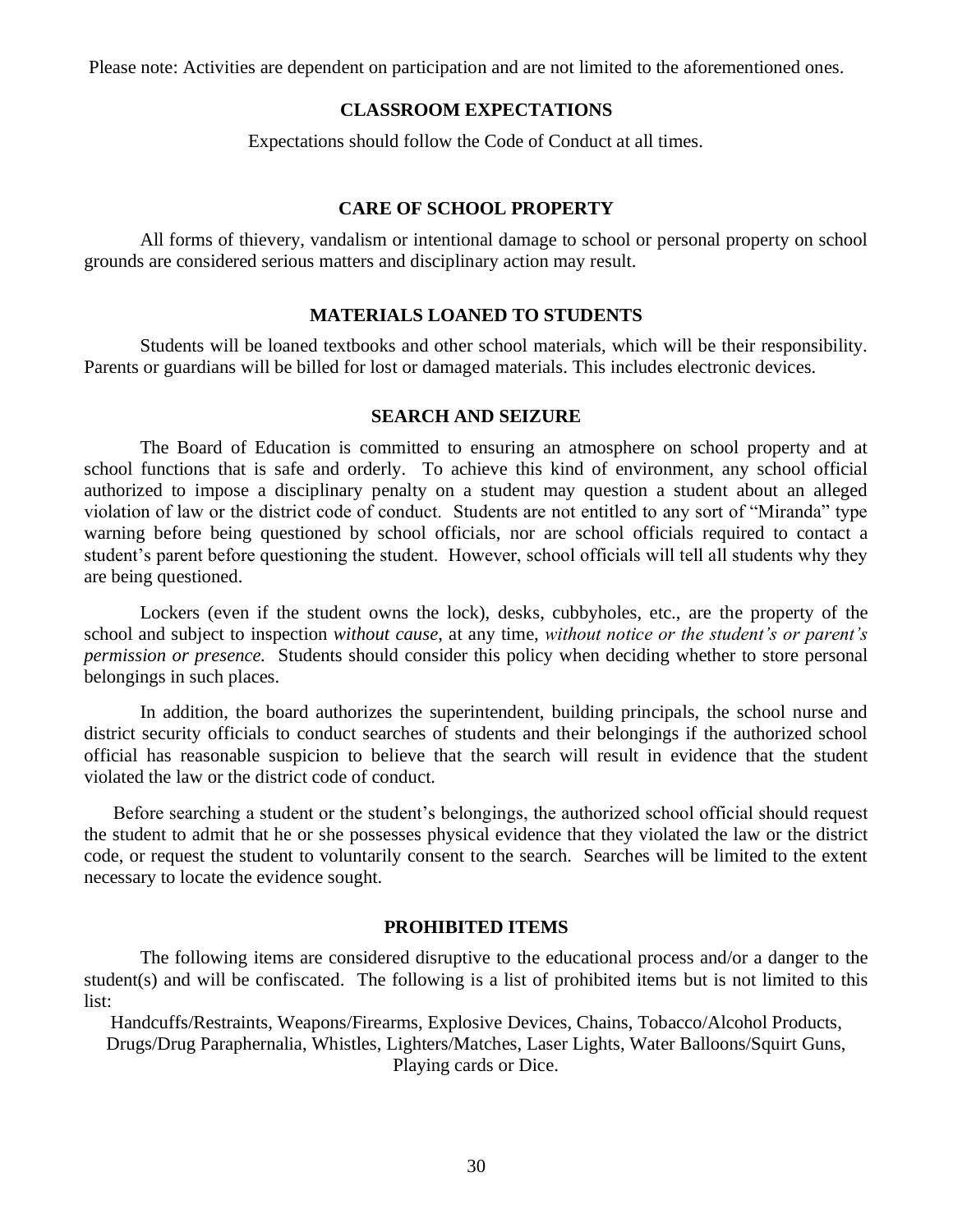## **ELECTRONIC DEVICES**

Students may possess cellular phones for use **before** and **after** school hours and during lunch periods. These items should **not be used** or **visible during** school hours. Students that need to make a phone call must go to the main office or nurses' office for permission.

**For all students at all times**: Photo/recording policy – you **may not** record a person without permission of teacher AND permission of person you are recording (photo, etc.)

**For all students**: **Before** school starts, during lunch and after school, phones/devices are allowed.

**Gr. PK-6**: Once the school day starts (7:50 AM): Cell phones/electronic devices from home must be placed in locker (gr. 3-6) or backpack (gr. P-2). School provides padlocks for lockers for grades 4-6.

First infraction: Administration will come and get device, student will get device at the end of the day.

If an emergency occurs, parent should contact school so that student can get information in the safest way for student.

**Gr. 7-12**: Once the school day/classes start (8:01 AM):

| <b>Green zones:</b> | Place: cafeteria ONLY                                  |
|---------------------|--------------------------------------------------------|
|                     | Time: breakfast, lunch, before and after school        |
|                     | Exception: Senior lounge is a green zone all the time. |

**Red zones**: everywhere else & all other times

Other electronic devices (Ipods/mp3 players, games, cameras, music players, etc.) are not allowed unless the supervising teacher/aide grants permission. If other electronic devices are part of a cell phone, they cannot be used at anytime.

During lunch, study hall and passing time, students may use their personal music devices unless it interferes with others. If supervising personnel requests that a student stop using such a device that request shall be complied with immediately.

## **Consequences:**

First offense - Teacher/aide confiscates device for remainder of the period.

Second offense – Teacher/aide turns device into the office and completes a referral. Parent will be notified. Student may retrieve the device at the end of the day.

Third offense – Teacher/aide turns device into the office and completes a referral. A parent must retrieve confiscated device.

Fourth offense – Student is not allowed to bring electronic device onto school property.

Other consequences may result depending on the violation(s) that occur related to electronic device misuse.

## **SALE OF ITEMS IN SCHOOL**

Students may not conduct private sales on school property; any items being sold will be confiscated.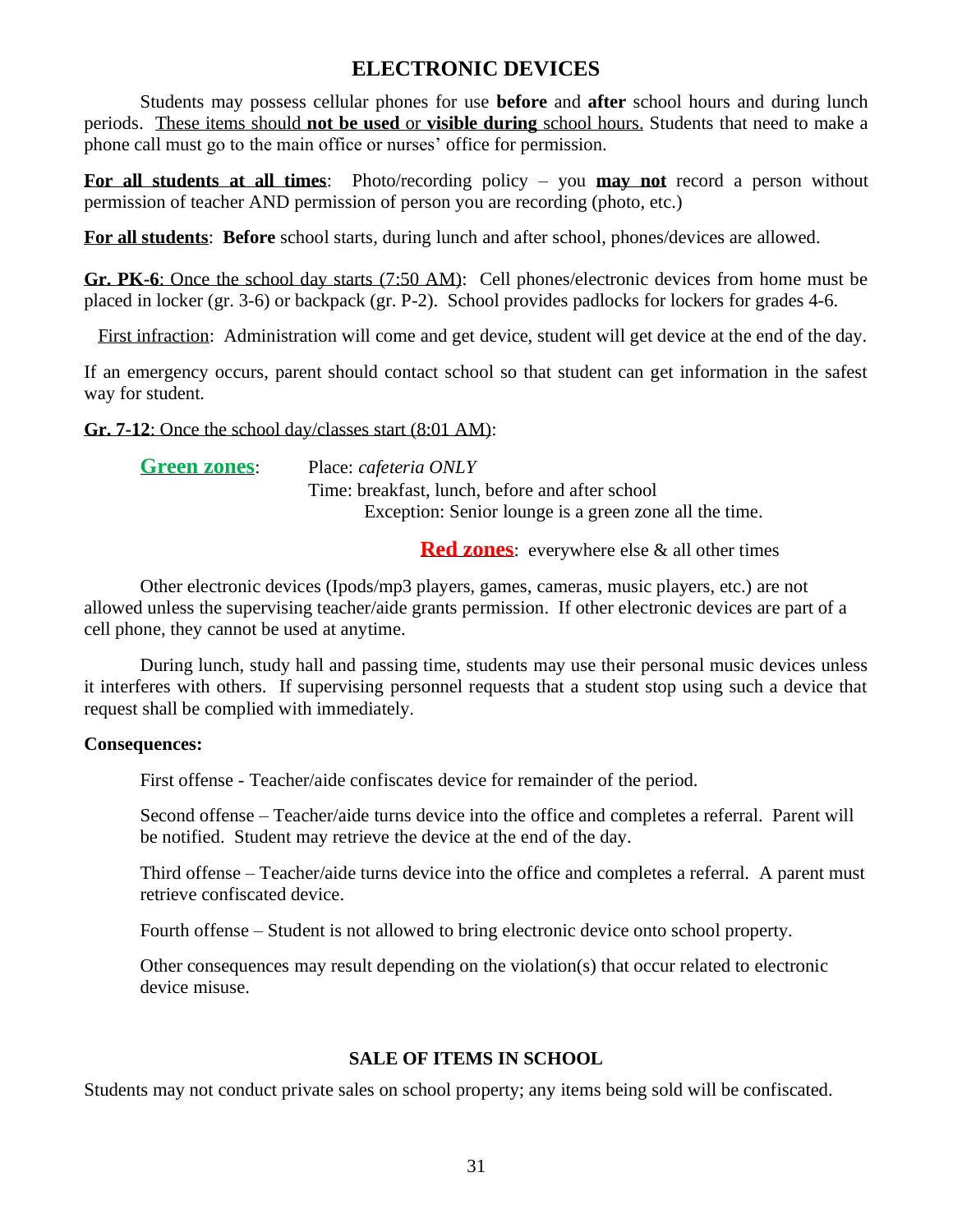## **LUNCH PERIOD**

Students will be excused for their lunch according to their class schedule and are expected to:

- 1. Walk quietly and in an orderly manner.
- 2. Be well behaved while waiting in line.
- 3. Cutting ahead of people in line will not be tolerated.
- 4. All food and drink will be consumed in the cafeteria.
- 5. Clean up after finishing the lunch.
- 6. Remain in a supervised areas gymnasium, study halls, cafeterias.

## **LATE BUS**

The purpose of the late bus is to provide transportation home for students who must stay beyond the regular school hours. The student must have a pass to board the bus. Students are to board the bus immediately upon leaving the building and are not permitted to leave school grounds and return to take the bus home.

> **Georgetown Building leaving time: 5:15 PM (to South Otselic) PK-12 Grade School leaving time: 5:00 PM (to Georgetown)**

## **FIELD TRIPS**

The purpose of a field trip is for the educational benefit of our students. The role of the chaperone is to ensure the safety and well-being of the students. The policy suggests one chaperone per ten students, which may vary depending on the age of the students, management needs of the students, destination of the trip and the requirements of the trip. Chaperones must be BOE approved. Chaperones will be selected as equitably as possible, with the building administrator having the final decision. The chosen chaperones will sign a responsibility sheet, outlining duties and responsibilities.

## **STUDENT AUTOMOBILE USE**

Driving to school is a privilege. Cars may be used to drive to and from school unless permission is granted for special circumstances on a case-by-case basis. Priority will be given to seniors first and juniors second with work a determining factor. Student drivers will be assigned parking and must provide all forms to the main office prior to driving on school property. The following regulations must be followed:

- 1. Parental permission must be secured.
- 2. Parking is allowed only in the designated area.
- 3. Students may not go to their car during the regular school day without permission from the building administrator.
- 4. Extreme caution must be used at all times.
- 5. You may not pass a stopped school bus with its lights flashing.
- 6. When transporting another student, parental permission *for both driver and passenger* must be in writing and submitted to the main office prior to driving on school property.
- 7. Being on time to school is required.

Please note: Violation of these regulations may result in loss of driving privileges.